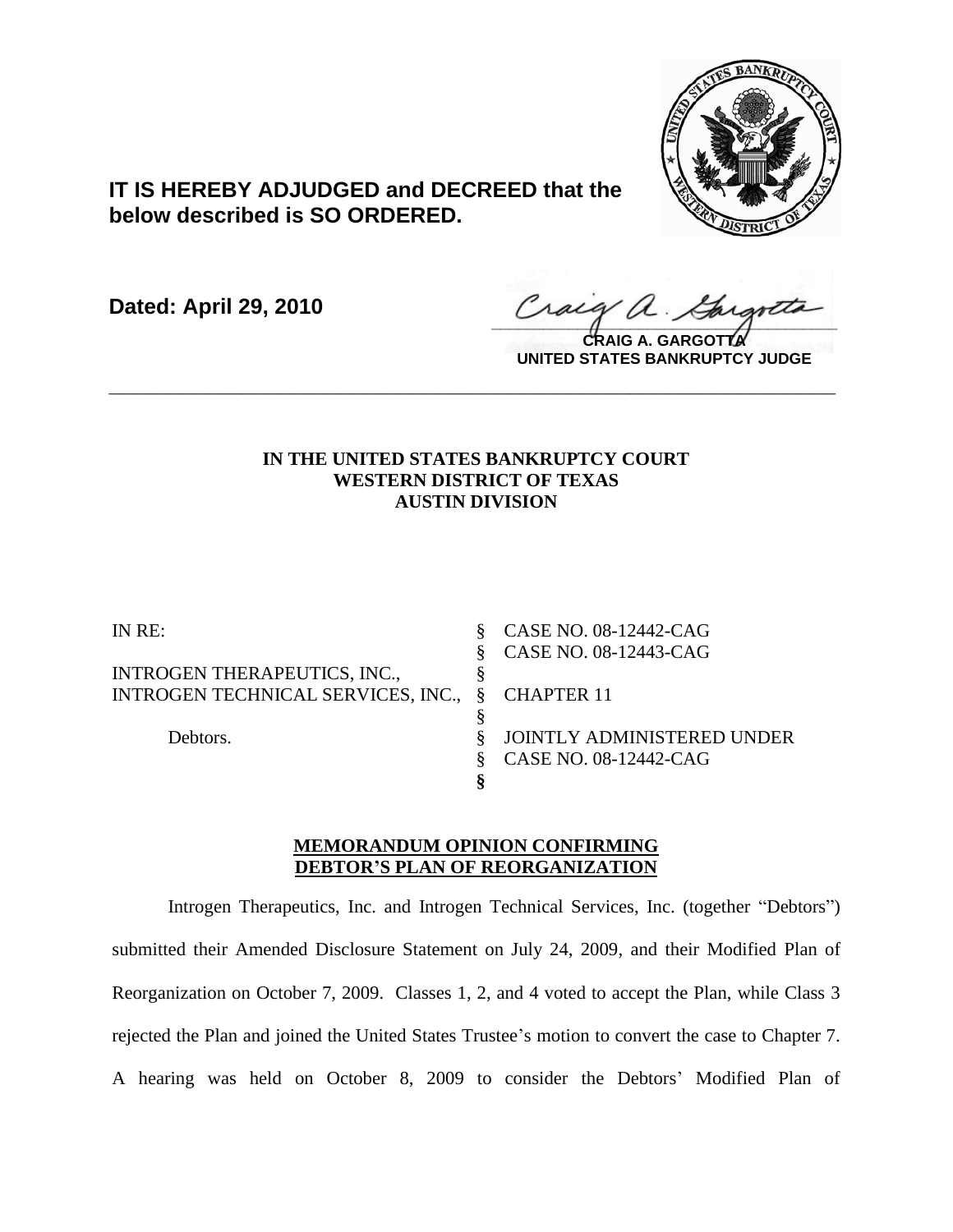Reorganization. At trial, representatives for Debtors appeared, as did representatives for several of Debtors' creditors – Wilson Sonsini Goodrich & Rosati, P.C. ("Wilson Sonsini"), David Nance, Wilson & Varner, Westat, Inc. (collectively referred to as "Creditors"), and the United States Trustee – to determine whether Debtors' Plan could be approved. All creditors present at the hearing, except for the United States Trustee, are members of Class 3 – Allowed General Unsecured Claims. After the trial, several matters were taken under advisement and parties were given an opportunity to submit briefs in support of their position. Creditors' main contentions are that the Plan does not have an impaired accepting class, that substantive consolidation is improper for the Debtors, and that the Plan violates the absolute priority rule.

The Court has reviewed the briefs of Debtors and the various creditors and has considered the arguments and evidence of counsel. Based on the foregoing, the Court finds that the Plan as modified is confirmable and satisfies all confirmation requirements under 11 U.S.C. § 1129 for the reasons stated below.

The Court has jurisdiction over this matter pursuant to 28 U.S.C. §§ 157 and 1334. This matter is a core proceeding pursuant to 28 U.S.C. §157(b)(2)(L) and (O) on which this Court can enter a final judgment. This matter is referred to the Court under the District's Standing Order of Reference. Venue is proper under 28 U.S.C. §§ 1408 and 1409. The following represents the Court's findings of fact and conclusions of law made pursuant to Federal Rules of Bankruptcy Procedure 7052 and 9014.

#### **BACKGROUND OF DEBTOR**

Prior to filing for bankruptcy, Introgen Therapeutics, Inc. ("Introgen") was a biopharmaceutical company focused on the discovery, development, and commercialization of targeted molecular therapies for the treatment of cancer and other diseases. Introgen developed

2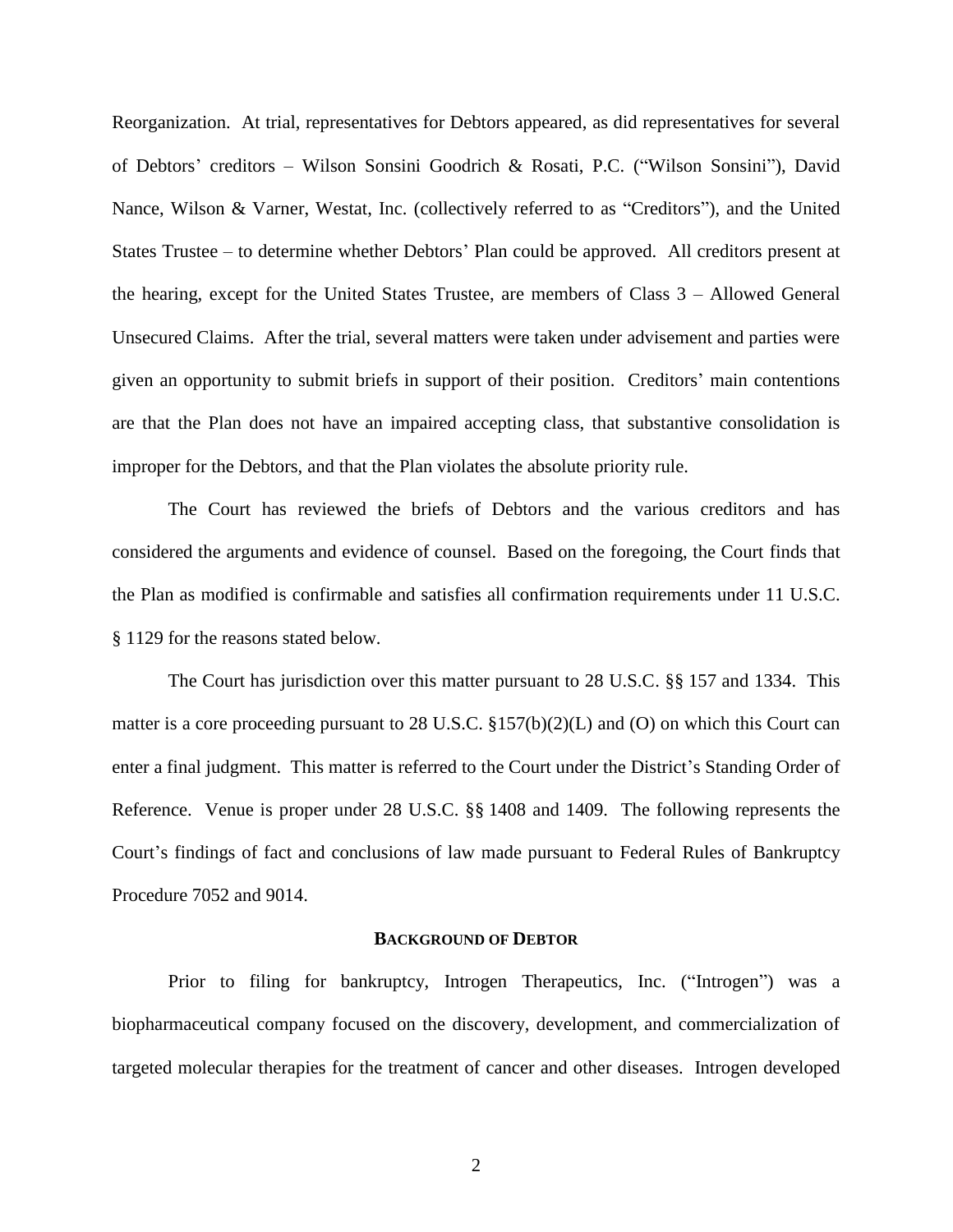product candidates to treat a wide range of cancers using various techniques. Introgen's development program included five clinical-stage product candidates in various phases of development. In June 2008, Introgen submitted a Biologics License Application to the U.S. Food and Drug Administration ("FDA") requesting marketing approval for one of their product candidates. Also in June, a non-debtor European subsidiary of Introgen, Gendux Molecular Limited, submitted a Marketing Authorization Application to the European Medicines Evaluation Agency for the same indication. In addition to developing treatments, at the time of filing, Introgen controlled a broad intellectual property portfolio which included more than 400 patent applications and issued patents for a variety of molecular therapy technologies and adenovirus production, purification, and formulation.

In June 2008, Introgen, in an effort to create further revenue, spun off its manufacturing facilities and formed Introgen Technical Services, Inc. ("ITS"), a wholly-owned subsidiary of Introgen. According to Introgen's 2008 Third Quarter 10-K, at the inception of ITS, Introgen anticipated that ITS would (1) assume responsibility for producing investigative materials for Introgen's clinical trials; (2) produce and provide Introgen commercial supplies of products for which Introgen may receive marketing approval from the appropriate regulatory agencies; and (3) pursue contract production, process development, and manufacturing services for third parties. (Debtor's Ex. 7-D, 25.) ITS assumed responsibility for overseeing and managing the resources used in Introgen's manufacturing activities, and employed and managed the personnel required to continue those processes. (*Id.*)

#### **CIRCUMSTANCES LEADING TO BANKRUPTCY**

According to the Debtor's Amended Disclosure Statement, a 2009 regulatory setback before the FDA harmed the prospects for a speedy approval of Introgen's cancer drug, Advexin,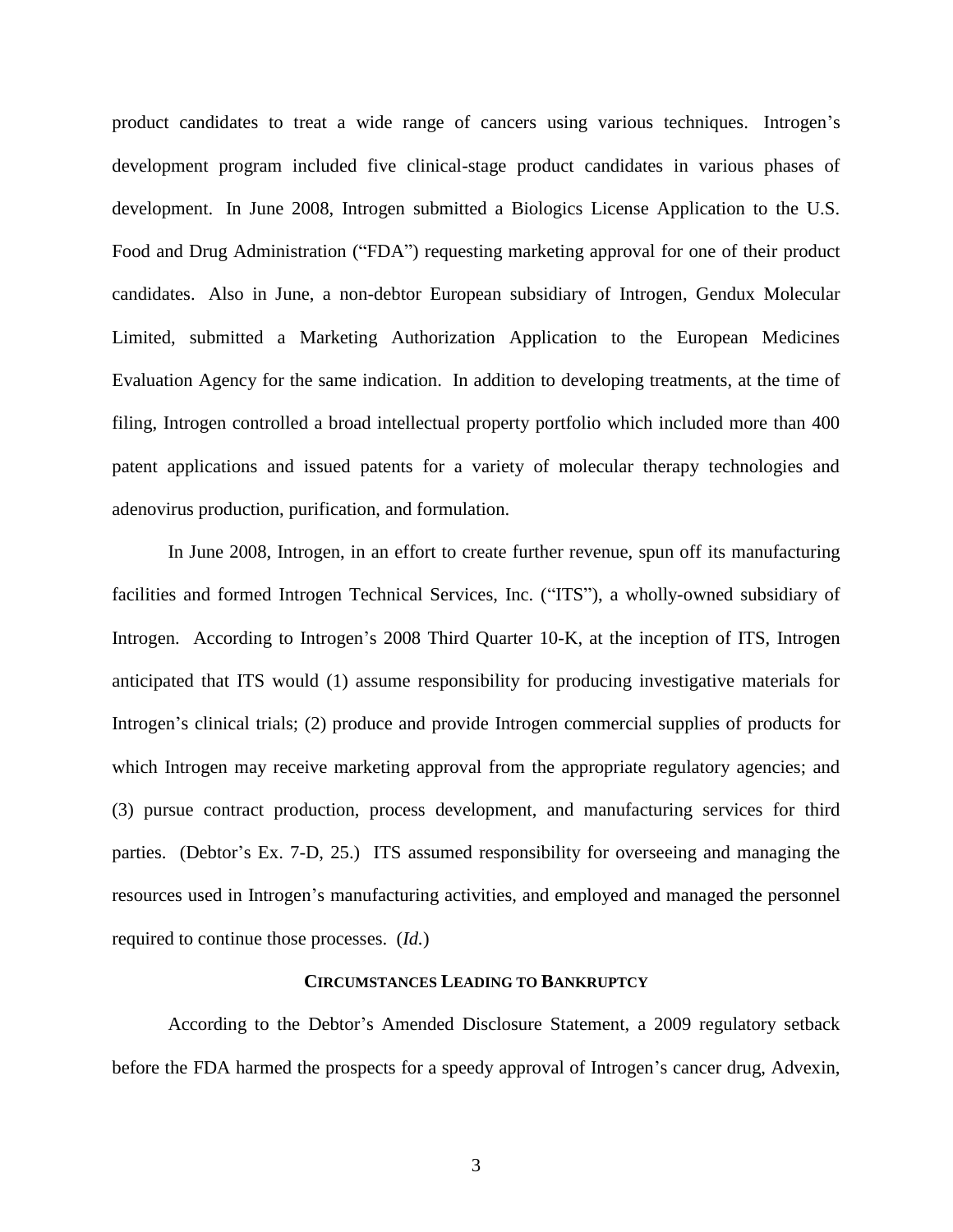resulting in a liquidity crisis. As a result of this setback, Debtors were unable to move forward with plans of marketing and selling the drug. Continuing expenditures and significant operating losses precipitated the filing of the Debtors' bankruptcy cases. The Debtors experienced a cash drain related mostly to, in the words of Debtors' first Disclosure Statement, attorneys' fees and an inefficient operating style. (Doc. #292, p. 14.)

#### **POST-PETITION ACTIVITY OF THE DEBTORS**

After considering the various options available to Debtors, the Debtors concluded that the best course of action for both creditors and holders of equity interests would be to engage in an orderly disposition of the Debtors' assets and to wind down the remaining affairs through a liquidating trust. Throughout their bankruptcy cases, the Debtors continued to perform work in the ordinary course of business. The Debtors also produced biological materials for two key customers, Advantageme, Inc. and the H. Lee Moffitt Cancer Center.

Pursuant to Debtors' decision to liquidate the assets, the significant events in Debtors' Chapter 11 proceedings have been the disposition of their assets. On April 23, 2009, this Court approved the sale of certain contract manufacturing assets to Crucell Holland, B.V. ("Crucell"). Crucell purchased eight patent families from Introgen (the "Crucell Patents") for \$425,000. Additionally, Introgen retained a 35% share of all net license revenues, royalties, and proceeds received by Crucell and its affiliates, in connection with the licensing of the Crucell Patents to begin on May 15, 2009 and to last in perpetuity.

On April 27, 2009, this Court approved the sale of ITS' contract manufacturing business to Vivante GMP Solutions, Inc. ("Vivante"), an affiliate of Western General Holding Company. On June 1, 2009, the Debtors and Vivante executed an asset purchase agreement under which Vivante agreed to pay \$50,000 to Debtors and in exchange Debtors would receive, on a quarterly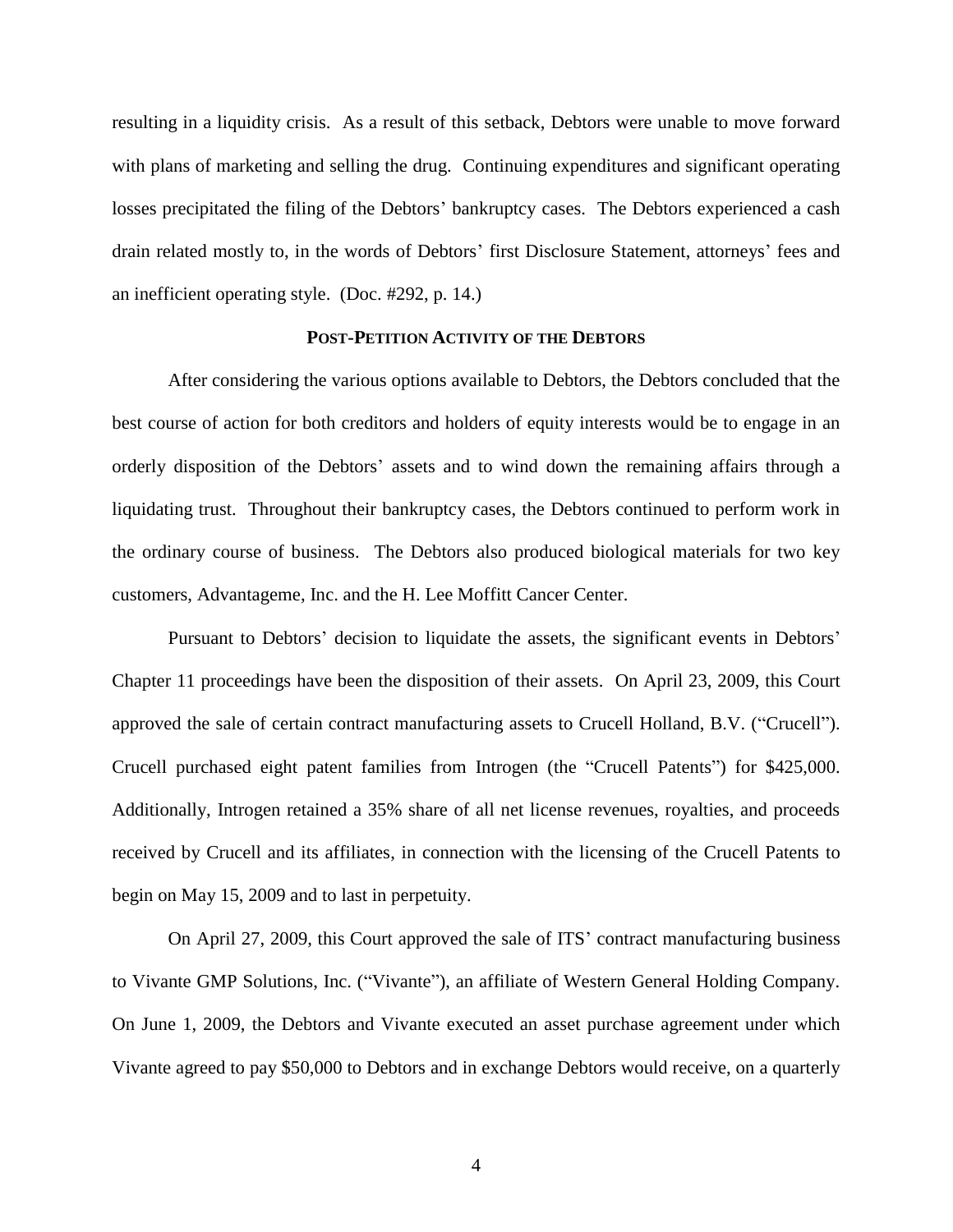basis, an amount equal to three percent (3%) of all gross revenues and proceeds received by Vivante derived from or arising from the purchased assets. Debtors will receive this 3% share until the earlier of June 1, 2014 or the day on which the Debtors' bankruptcy estates receive aggregate compensation in the amount of \$5,000,000.

On October 8, 2009, this Court approved the asset purchase agreement between Debtors and Pope Investments II, LLC ("Pope"). The asset purchase agreement provided for Pope to purchase certain patents and related intellectual property rights, contracts, and remaining vials of Advexin and other personal property. As discussed below, the agreement provides for Pope to receive substantially all assets of Debtors left over after the sale to Vivante and Crucell. In exchange for these assets, Debtors are to receive \$1,000,000 at closing and bonuses based on future net sales. $1$ 

#### **DEBTOR'S PLAN OF REORGANIZATION**

The Debtors have proposed one plan for both entities, consolidating the assets and liabilities of both Introgen and ITS. The plan proposes the establishment of a Liquidating Trust at the time the Plan is confirmed, containing the assets of the Debtors from which the creditors will be paid pursuant to the Plan. The Trust will be overseen by a Liquidating Trustee as well as a Liquidating Trust Board consisting of one allowed priority claimant, one allowed unsecured claimant, and one allowed equity interest holder. The Board will have the right to advance reporting by the Liquidating Trustee, and to approve or disapprove proposed material transactions by the Liquidating Trust. The Plan itself proposes liquidating the Debtors' remaining assets and using the money from the sales of the assets and any retained interests in revenue streams to fund the Plan.

<sup>&</sup>lt;sup>1</sup> Specifically, Debtors will receive \$5 million when net sales exceed \$50 million, an additional \$5 million when net sales exceed \$100 million, and an additional final \$20 million payment when net sales exceed \$500 million.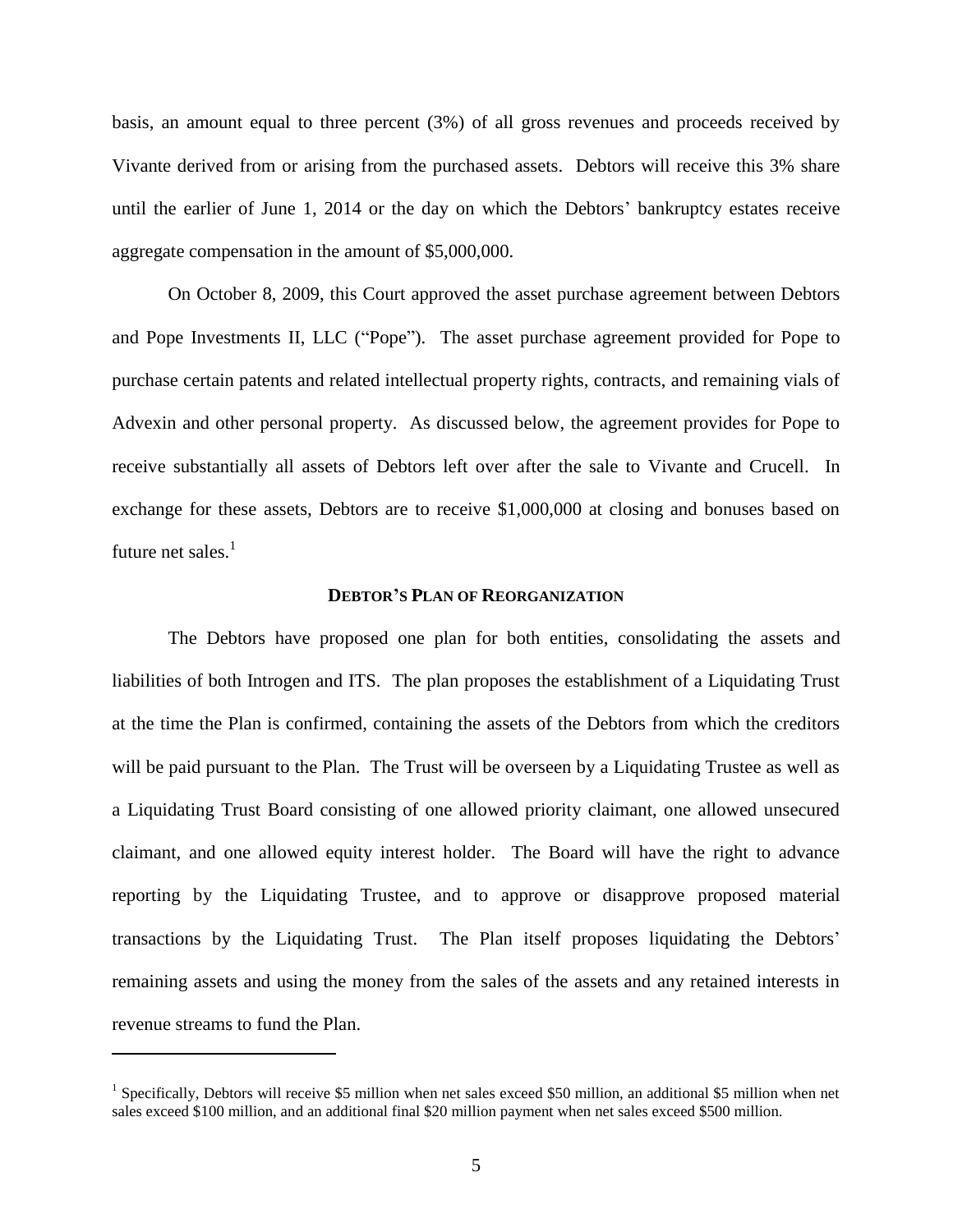The Plan has four classes of creditors. Class 1 consists of all Allowed Secured Claims. The only Secured Claimant is General Electrical Capital Corporation ("GE"). The Debtors' Schedules reflect Secured Claims in the amount of \$433,188, but Debtors and GE have agreed that GE's Secured Claim shall be reduced to \$70,000 upon the sale of the Debtors' CMO business to Vivante. The Creditors in Class 1 will be paid in full by the Plan.

Class 2 consists of all Priority Claims, totaling \$490,115.45. Class 2 will be paid the full amount of their claims.

Class 3 consists of all Allowed General Unsecured Claims. The Debtors' Schedules reflect Unsecured Claims in the amount of \$4,434,914.21. Debtors anticipate paying the General Unsecured Creditors in full over time by giving claim holders a beneficial interest in the Liquidating Trust, entitling them to receive their pro rata share of any cash distribution from the Liquidating Trust, in full satisfaction of their claim.

Class 4 consists of all Equity Interests. If the Liquidating Trustee determines that there are sufficient funds available for a distribution to holders of Equity Interests after all Allowed General Unsecured Claims have been paid, the Liquidating Trustee shall file a motion asking the Bankruptcy Court to establish the Equity Interest Bar Date. The plan specifically provides that there shall be no distribution under the Plan to Class 4 until after everyone in Classes 1, 2, and 3 have been paid in full. On the Effective Date, all equity interests of the Debtors shall be cancelled, and holders of Allowed Equity Interests are to receive a beneficial interest in the Liquidating Trust entitling them to receive a pro rata share of any remaining cash distributions from the Liquidating Trust, solely to the extent that all interest holders in Classes 1, 2, and 3 have been paid in full.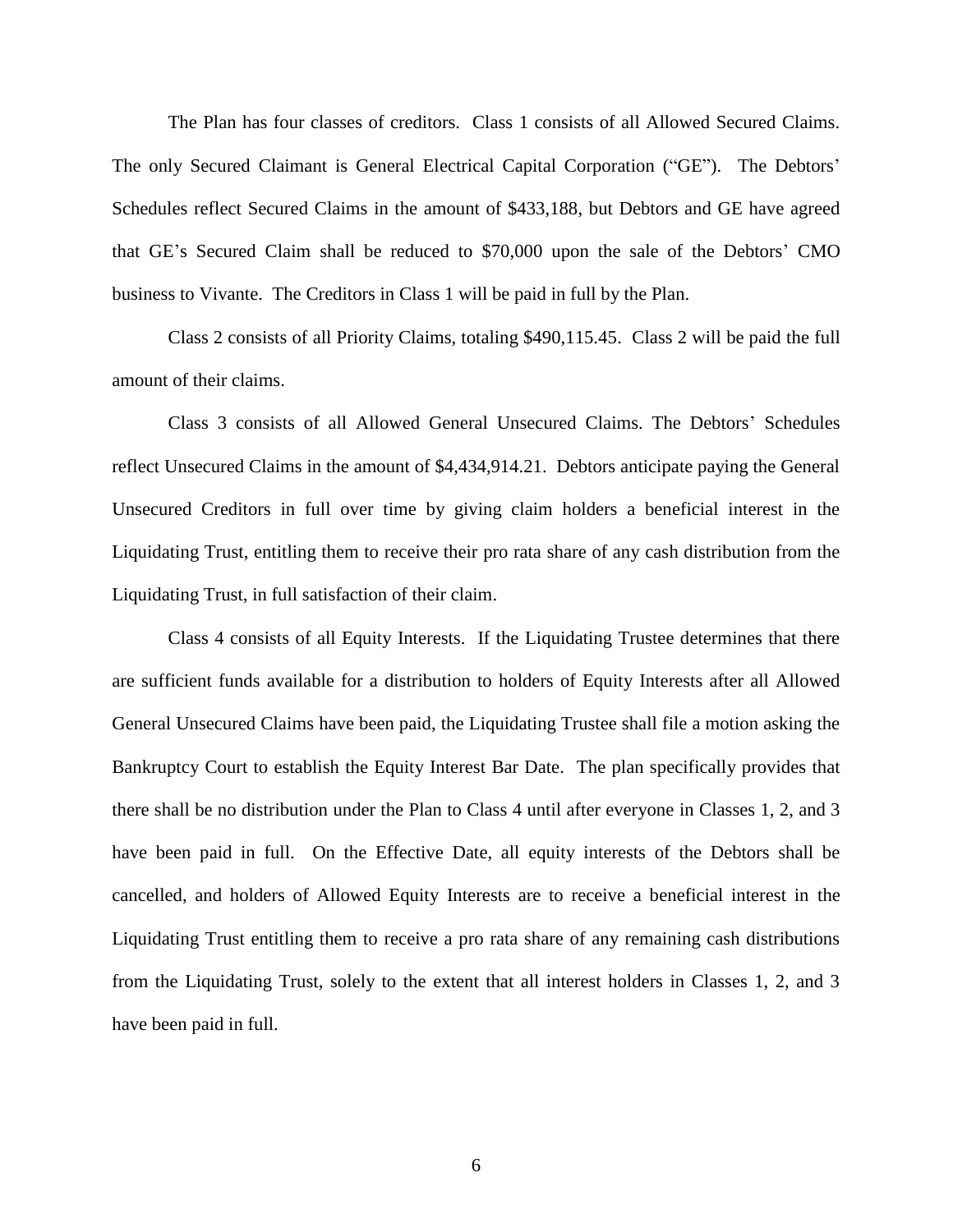The Plan also accounts for Administrative Claims and Tax Claims to be treated according to the relevant sections of the Bankruptcy Code. At the time the Amended Disclosure Statement was filed, the Debtors had incurred \$299,379.86 in Administrative Claims.

#### **SUMMARY OF TESTIMONY FROM OCTOBER 8, 2009**

On October 8, 2009, a confirmation hearing was held to consider and act upon the Debtors' Plan of Reorganization and all objections filed by creditors. Representatives for Debtors appeared, as did representatives for Creditors and the United States Trustees Office. Below is a summary of the testimony presented.

There were several matters presented at trial—the materiality of modifications to the Plan made by the Debtors, a motion to convert the case to Chapter 7 or, in the alternative, appoint a Chapter 11 trustee, an objection to the Plan based on concerns that the Plan violated 11 U.S.C. § 1129(b)(2), and the existence of an impaired accepting class as required in order to confirm a plan over the objection of a Creditor.<sup>2</sup> During the hearing the former President and CEO of Introgen John David Enloe, and the Chief Restructuring Officer of the Debtors, Michael Ciesla, testified.

During his testimony, Enloe testified as to why he believed that there would be more value to the Creditors if the case remained in Chapter 11. He testified that conversion to Chapter 7 would be a bad idea because creditors would be unable to get the full realization of some assets if the case were converted. On cross examination, Enloe was asked his opinion as to whether allowing Ciesla to oversee the liquidation would be better or worse for creditors than a

<sup>&</sup>lt;sup>2</sup> Additionally, several matters raised by Debtors were not heard that day. Debtors had previously filed a motion to designate the ballots cast by Wilson Sonsini as being filed in bad faith and to set the ballot tally of creditors to their scheduled amount, or in the alterative, to the claim amount designed in their respective proofs of claim. Debtors elected to go forward just on confirmation of the plan.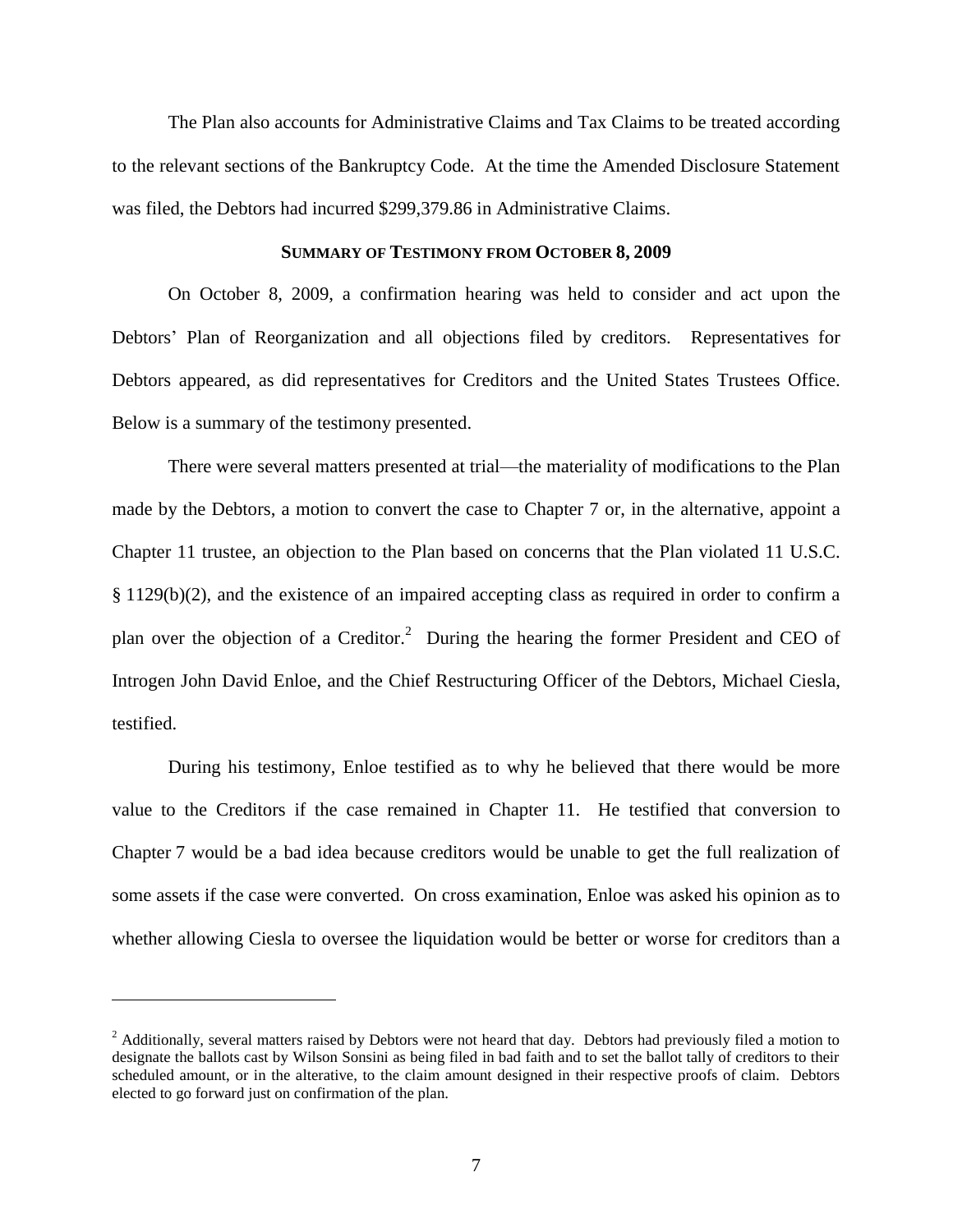Chapter 7 Trustee. Enloe testified that he did not know what a Chapter 7 Trustee would do, but stated that he believed Ciesla would be good at overseeing the liquidation. On redirect, he testified on the importance of preserving patents in order to maintain their value. He testified that if a patent portfolio was managed by an entity without sufficient assets to maintain the portfolio, the portfolio would likely get abandoned and its value would be substantially depleted.

After Enloe's testimony, the Debtors' Chief Restructuring Officer testified. Ciesla first testified regarding his relevant experience to establish that he was qualified to testify about the skills required to efficiently track royalties. He stated that ensuring an estate maximizes the amount it can get from its patents requires diligence and monitoring the numbers of sales. He discussed his relevant skills, including that he is a licensed CPA with a solid finance and accounting background. Having already made the determination that Ciesla should be Chief Restructuring Officer, as opposed to appointing a Trustee, this Court had already made the determination that Ciesla was qualified to monitor Debtors' patent portfolio. When asked if the case should be converted to a Chapter 7, Ciesla testified that it should not—the costs of a Trustee would be much higher, and some of the royalty payments would be too nominal for a Trustee to pursue, and the estate would ultimately suffer.

Ciesla testified on the design of the Debtors' Plan. He testified that he initially believed the Plan to be a non-controversial one, that all classes would be paid in order of priority, and that there would be no disparate treatment in any class. He testified that the Plan was proposed in good faith, and there had been no payments made outside of the ordinary course of business without approval of the Court.

Ciesla testified that Classes 1, 2, and 4 accepted the Plan, with Class 3 rejecting. He then discussed the liquidation analysis which he helped prepare, saying that his analysis shows that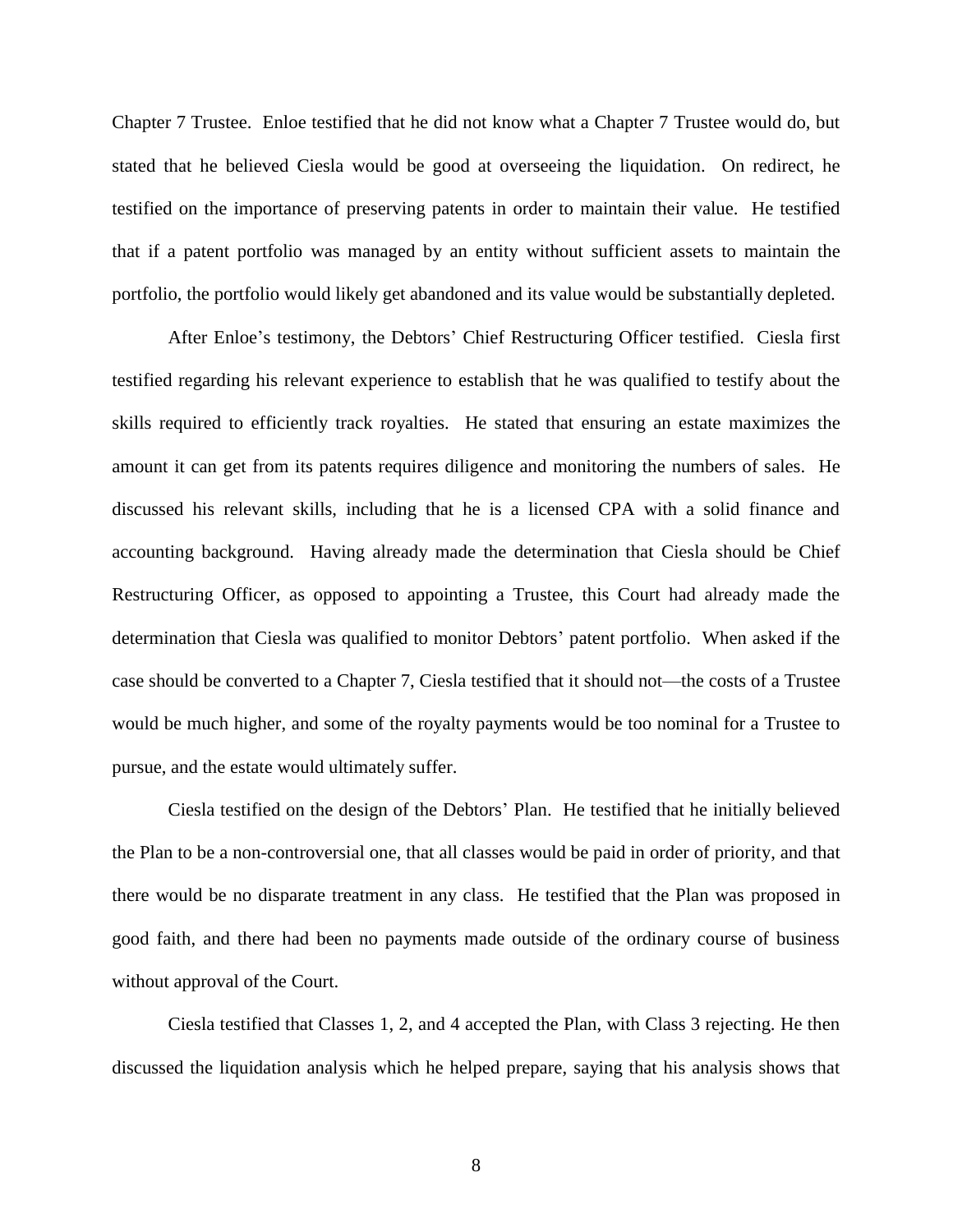creditors will receive more under Chapter 11 liquidation than they would under Chapter 7. His conservative scenario under a Chapter 7 analysis valued the liquidation proceeds at \$382,600 and the proceeds under a Chapter 11 analysis at \$4,527,000. Ciesla said he had reduced the proceeds of the Pope sale received by the estate because of the risk that a Chapter 7 Trustee would not be able to track and ensure that all the payments were collected. He also stated that he did not include the expected royalties from the Vivante sale or the proceeds from the Crucell sale in his Chapter 7 analysis. He also testified that the Plan's requirement for the liquidating trust or debtor to pay administrative claims of \$500,000 post-confirmation would actually decrease cash liquidity as opposed to increasing it.

As to the interrelatedness of Introgen and ITS at the time of filing, Ciesla testified that ITS' business exclusively related to the contract manufacturing and operations. Ciesla explained that it would be difficult to separate the accounting of the two companies because ITS was in an infancy stage at the time of the two filings and was not conducting its own audits or normal required filings. Ciesla stated that there was probably some comingling of assets and intercompany accounts. As to the purchase price allocation regarding the sale of assets to Vivante, Ciesla stated that it would likely be timely and costly to separate what Vivante bought from who, and that he believed it would be more efficient to combine the two entities for purposes of the bankruptcy proceeding.

Ciesla said that the current status of the Debtor is that there are no employees, no business activity, and that all assets have been liquidated, except for the assets to be sold to Pope, which Ciesla believed would be closed by October 2009.<sup>3</sup> Ciesla testified that he believed that

<sup>&</sup>lt;sup>3</sup> The sale to Pope was approved by this Court on October 8, 2009.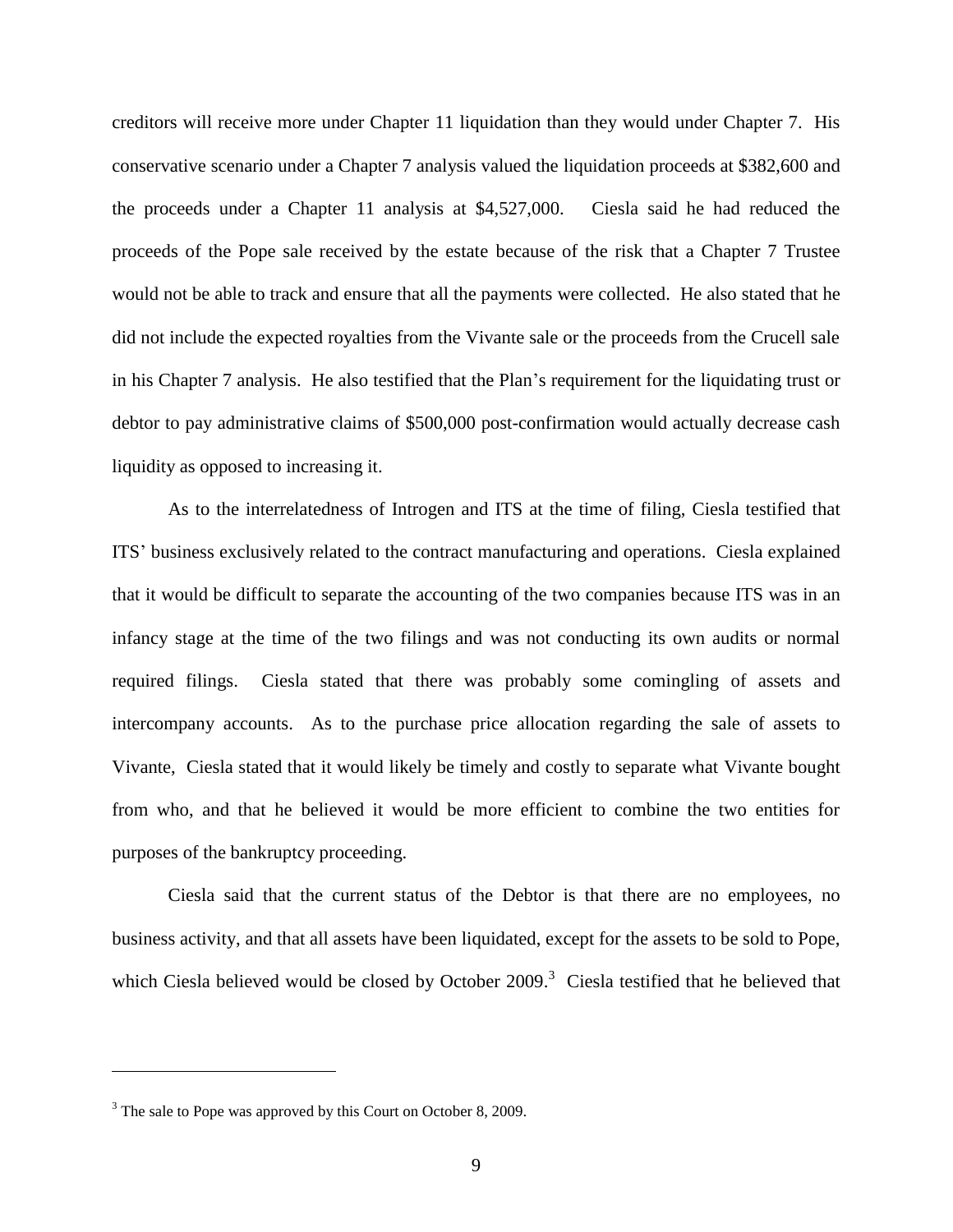the sale to Pope was the best option the estate had, and there was no reason a Chapter 7 Trustee would not go forward with the transaction if the case was converted.

Ciesla discussed the oversight board proposed in the Plan. He testified that the makeup of the Board would include a member from the class of administrative claims, unsecured claims, and equity to make sure that Creditors' claims will be protected. Ciesla testified that he expected to personally spend 20 hours per quarter, with employees spending an additional 20 hours per quarter, to monetize the assets. This would be a continuing administrative expense of the case.

Ciesla testified that as of the date of the hearing, the Debtors had \$750,000 in cash on hand and that in the short term, the Debtors expected to receive \$105,000 by the end of October 2009, as the first installment from the Vivante sale, \$1 million from the Pope sale, and a \$15,000 tax refund. Adding this to the cash on hand, approximately \$1.9 million was expected to be available to the Debtors by the end of 2009. Ciesla testified that this would be sufficient to pay the secured claims of \$70,000 and the administrative claims of \$500,000 in their entirety. The \$500,000 of administrative claims included professional fees through the date of trial and "additional projections," including taxes and trustee fees. He testified that there were anticipated post-petition administrative fees of \$730,000, which did not include the \$500,000 in professional fees. Ciesla said this \$730,000 comes from Debtors' accounts payable and accruals, which he stated are dwindling as no new business expenses arise. He stated that there was approximately \$2.25 million of debt which had priority over the unsecured creditors, but that as long as no unforeseen expenses arose, he anticipated paying Class 1 and 2, but not the unsecured creditors, by the end of 2009.

Ciesla also discussed expected income in 2010. He testified that the Debtors expected an 18-month freeze period before they would start receiving royalties from the Vivante sale, but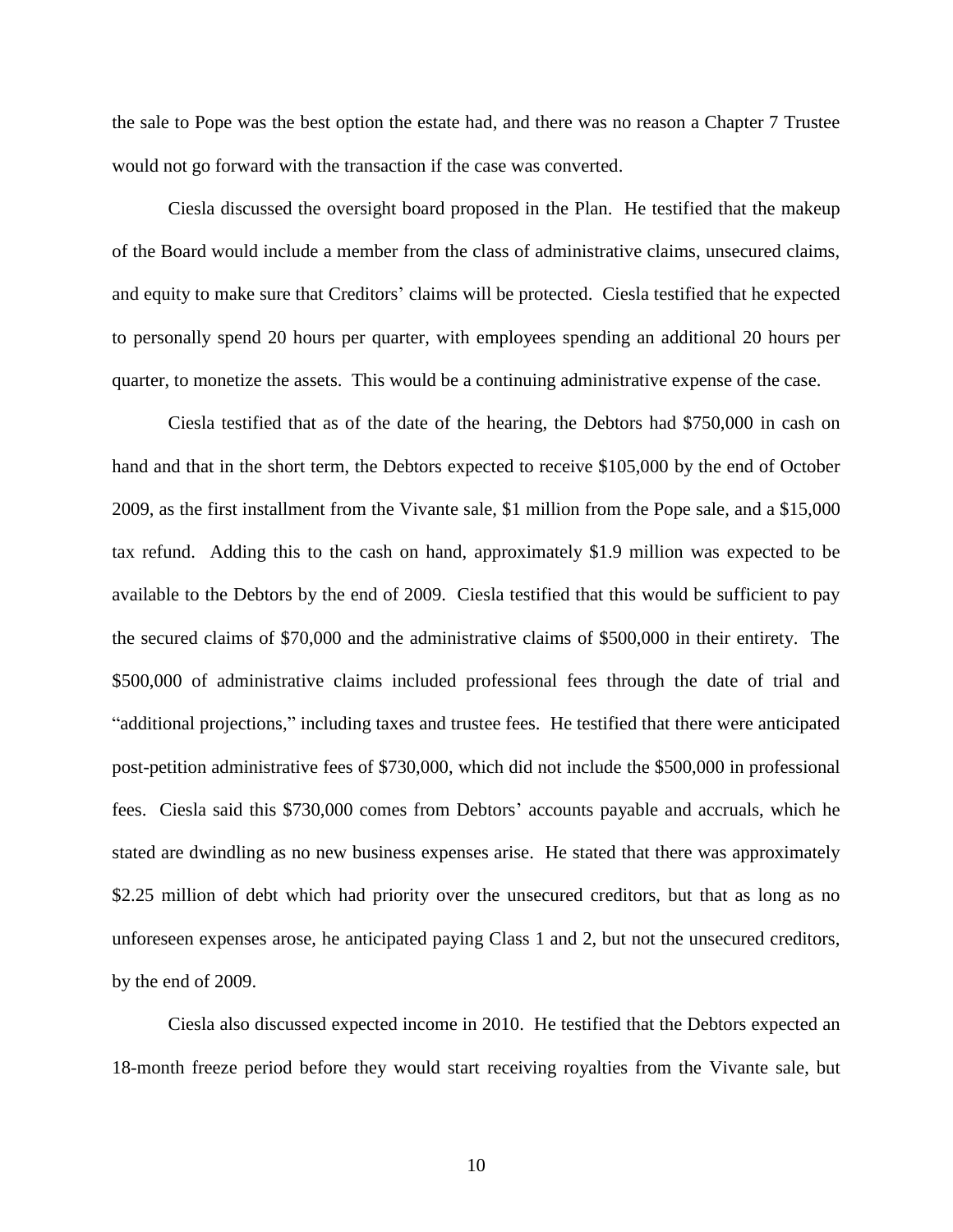they expected to receive income "some time in 2010." The Debtors were unsure about the income stream from the Crucell sale, but Debtors were optimistic that they would receive some income in 2010 as well. He testified that they did not expect any income stream from the Pope sale in 2010, as he believed it would take three to four years for the trial process before FDA approval was received. As such, after initial distributions under the Plan, there would be a time delay in paying Class 3 creditors.

Ciesla also discussed the separation of the two Debtors. He testified that he had been filing separate monthly operating reports for each Debtor and that there were separate schedules of assets and liabilities which listed debts owed by one Debtor to the other. When asked about the source of difficulty separating the estates, Ciesla testified that he did not agree with the Debtors' methodology in creating the separate schedules and doubted the accuracy of those schedules. He stated he was unhappy with the delineation between the two entities made by the Debtors. He testified that while there was some separation in accounting for which assets were sold, it was still not entirely clear which Debtor had sold the asset prior to sale. He also testified as to the intercompany payables and the confusion these created as to the assets each entity had.

Ciesla was asked to break down the \$500,000 composing the administrative claims. While doing so, he acknowledged many problems with the prior monthly operating reports as far as the allocation between pre- and post-confirmation administrative claims. He testified that there would be minimal taxes coming due. He then answered questions about a \$150 million net operating loss on the books of Introgen. He testified that while he believed that it would be transferrable to the Liquidating Trust, it would only be usable to offset future taxes, of which he anticipated none.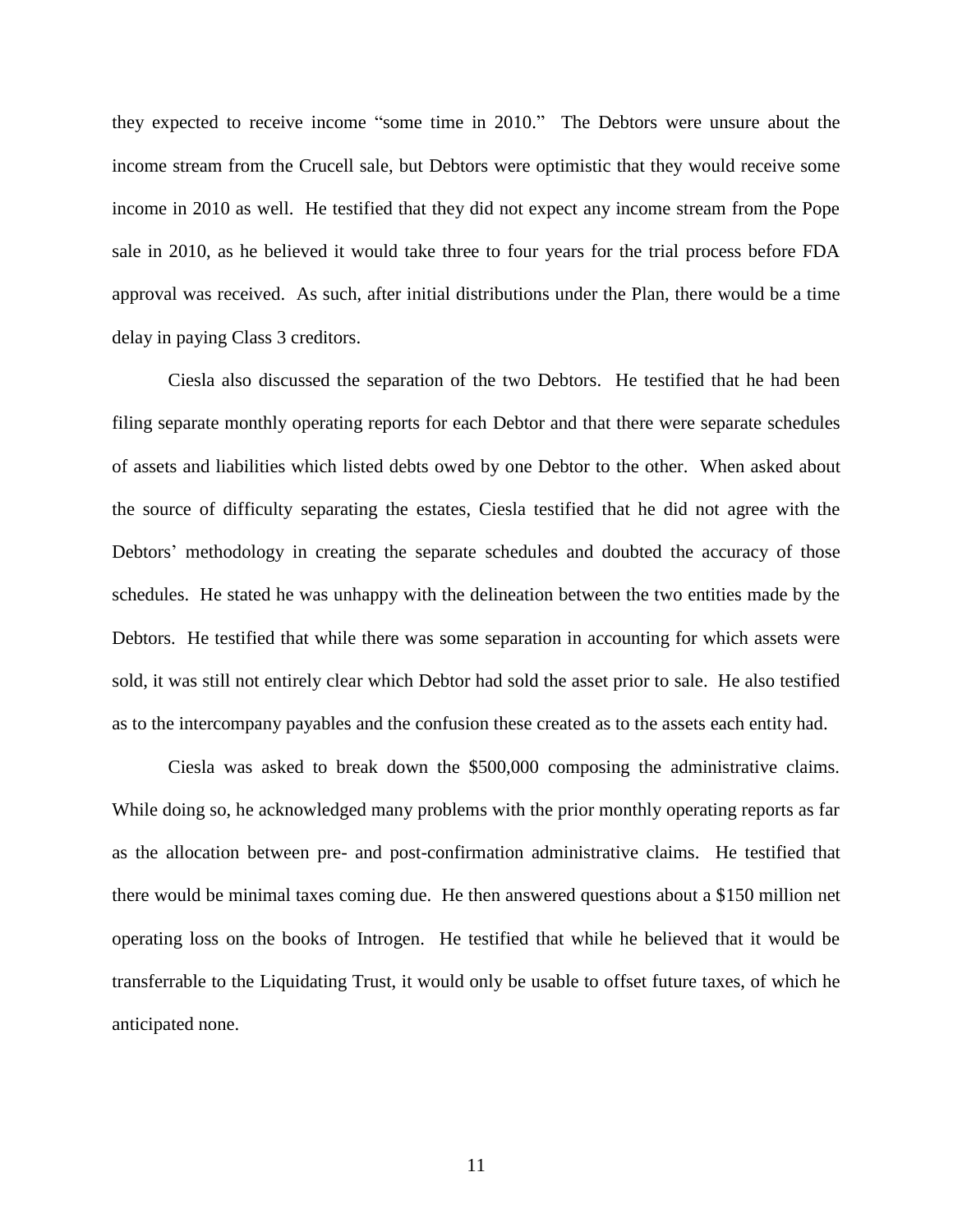On redirect, Ciesla testified that even if all of the revenue expected from the Pope sale were included in the Chapter 7 analysis, as well as revenue from the Moffett revenue stream, this would increase the value of the estate in Chapter 7 to approximately \$1.5 million, which is still significantly less than the \$4.5 million estimate under the Chapter 11 analysis. Ciesla also testified as to the difference between having him ensuring revenues were collected, versus a Chapter 7 Trustee. He stated that based on his experience, in order to maximize revenue, someone would need to focus on the estate for up to 17 years.

### **PARTIES' CONTENTIONS**

After the trial, several issues were taken under advisement. Parties were asked to brief the following issues: (1) whether there truly is an impaired accepting class; (2) whether the two Debtors can be joined together for substantive consolidation; and (3) whether the interest retained by Class 4 – Equity is a violation of the Absolute Priority Rule. Both sides submitted briefs in support of their positions. The Court will discuss each issue in turn.

## A. Impaired Accepting Class.

In order for a plan to be confirmed over the objections of a creditor, there must be at least one impaired class which accepts the Plan. 11 U.S.C. §§ 1129(a)(10) and 1129(b)(1). Creditor Wilson Sonsini has objected to the confirmation of the Plan on the grounds that there is no impaired accepting class. (Docs. 357 and 508.) Initially, Debtors claimed that Classes 1, 2, and 4 were impaired accepting classes (Doc. #492), but revised this in their post-confirmation brief to state only Class 1 is an impaired accepting class. (Doc. #509.) Class 1 consists entirely of General Electric Capital Corporation's ("GECC") allowed secured claim. As Debtors are only asserting that Class 1 is the impaired accepting class, as required to confirm the Plan over the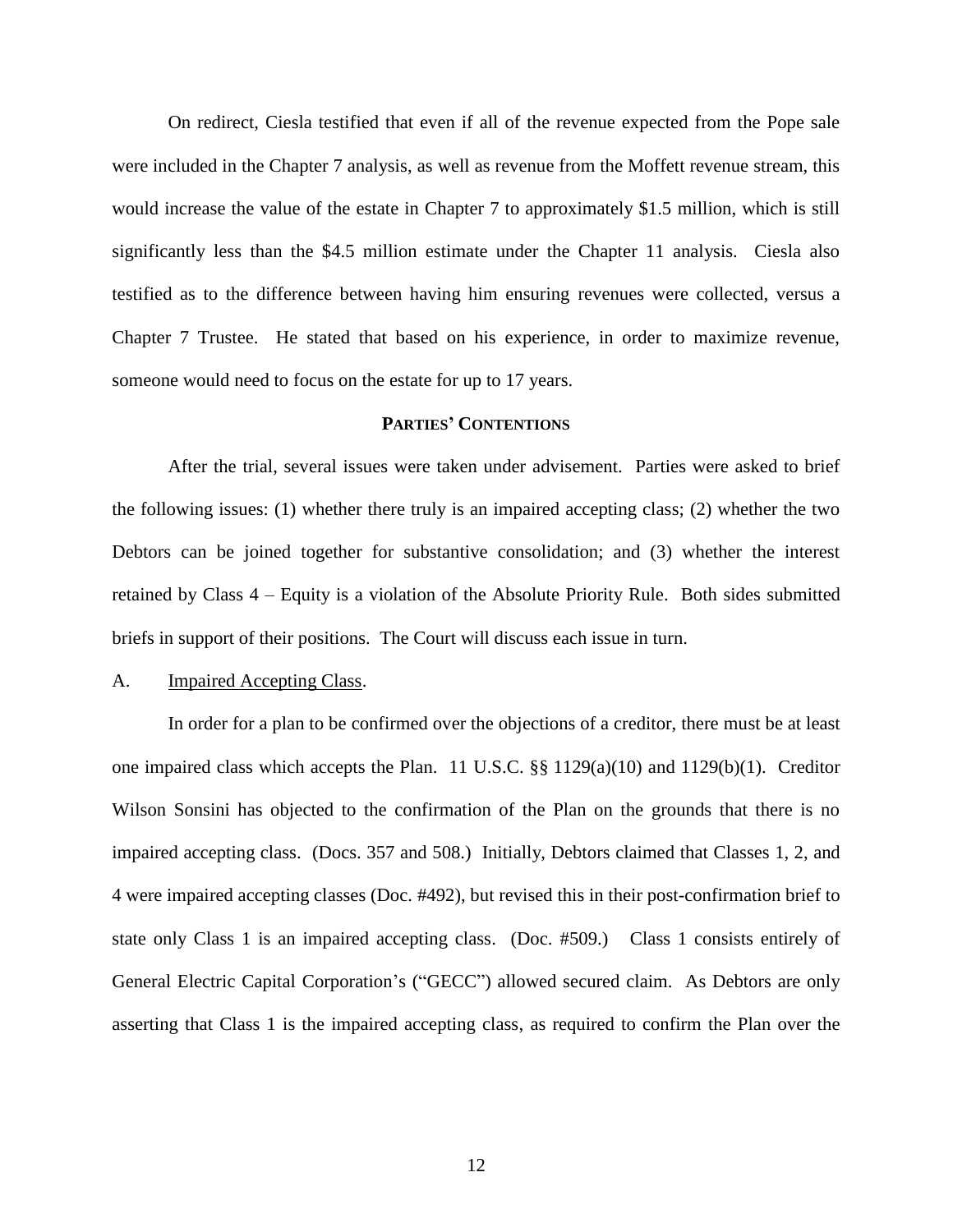objection of the unsecured creditors, this Court will only analyze whether Class 1 is truly an impaired class for the purposes of a cramdown analysis.

Wilson Sonsini objects to Class 1 being considered impaired because they claim Class 1 "will be paid either in cash, in the full amount of the secured claim, or by a promissory note." (Doc. #508, p. 12.) They assert that "[t]he Plan does not  $\dots$ , on its face, necessarily result in any impairment of [Class 1's] Allowed Secured Claim." (*Id.*)

In Debtors' Post-Hearing Brief in Support of Confirmation, Debtors point to GECC's claim which stems from the Master Security Agreement between GECC and Introgen. The Master Security Agreement states in part that

> If the Debtor is in default, the Secured Party, at its option, may declare any or all of the Indebtedness to be immediately due to and payable without demand or notice to Debtor or any Guarantor. The accelerated obligations and liabilities shall bear interest…until paid in full at eighteen percent (18%) per annum. . . .

Debtors' Modified Plan does not permit default interest at the contract rate. (Doc. #488, p. 12.)

The Plan calls for Class 1 to either be paid in full on the effective date *or* to be paid by a promissory note without interest. Debtors contend that because Class 1 could be paid via a promissory note without interest, Class 1 would be impaired as the Plan would not "leave unaltered the legal, equitable, and contractual rights" of GECC.  $11$  U.S.C. § 1124(1). While a promissory note would certainly leave Class 1 impaired, this Court disagrees with Creditors' assessment that because Class 1 *may* receive a promissory note which would make them an impaired class, they are therefore an impaired class. A Debtor cannot create ambiguity in a plan and then state that this is an impairment. This Court believes that a fair construction of the Plan would require analyzing the Plan as if GECC were paid in full on the effective date to determine if Class 1 is truly an impaired class.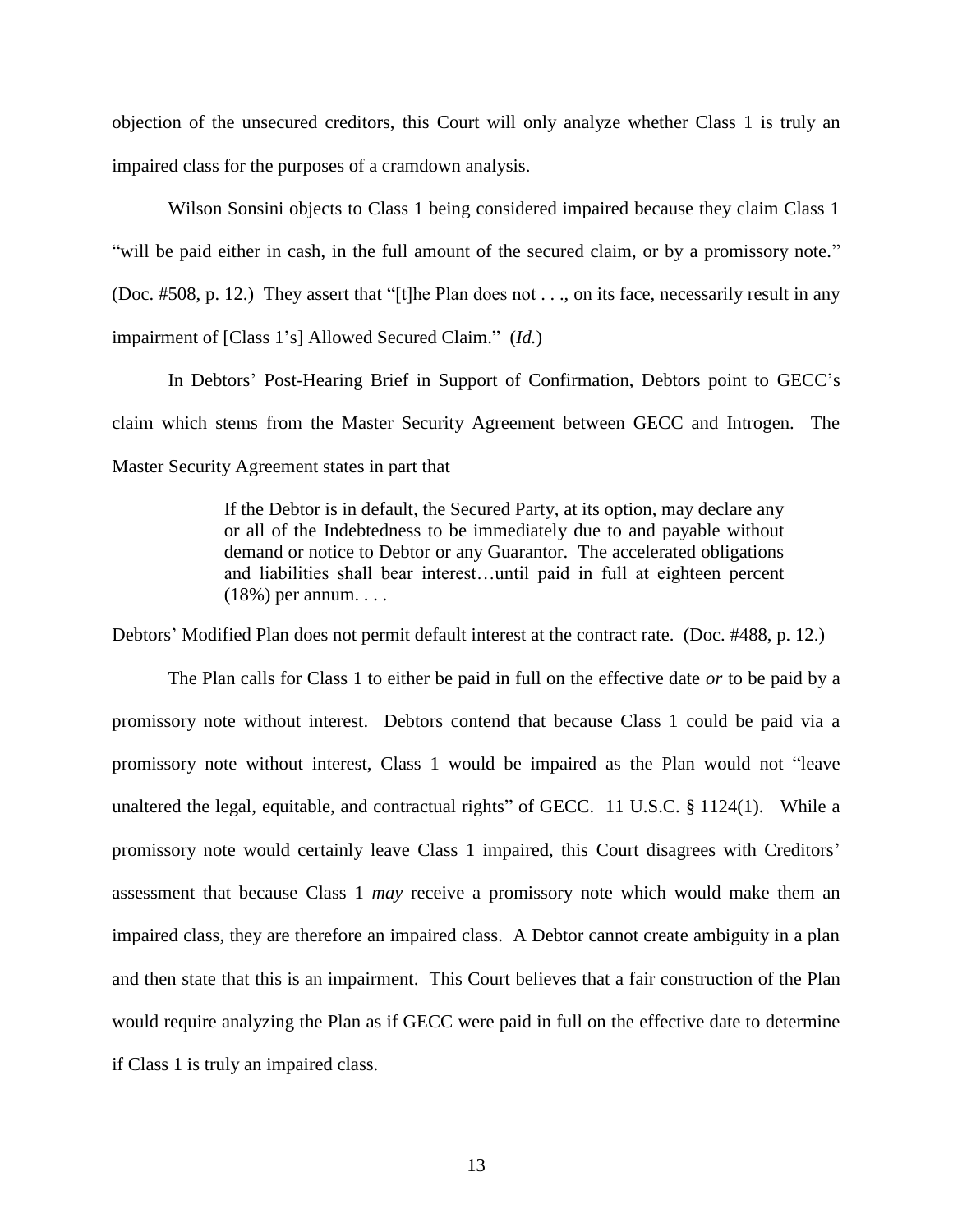Section 1124 provides two means of leaving a class unimpaired. Prior to 1994, however, Section 1124 contained a third means. Section 1124(3) provided:

> Except as provided in section  $1123(a)(4)$  of this title, a class of claims or interests is impaired under a plan unless, with respect to each claim or interest of such class, the plan -- (3) provides that, on the effective date of the plan, the holder of such claim or interest receives, on account of such claim or interest, cash equal to  $-$  (A) with respect to a claim, the allowed amount of such claim. . . .

11 U.S.C. § 1124(3) (repealed). In other words, a creditor was deemed unimpaired if the Plan called for payment in full of the allowed amount of the claim on the effective date. If Creditors' Plan were drafted prior to this section's repealment, Wilson Sonsini would have an excellent point. However, the Bankruptcy Reform Act of 1994 deleted § 1124(3) in its entirety. Pub. L. No. 103-394 (enacted Oct. 22, 1994, and effective in cases commenced on and after that date). Congress made this change in response to a New Jersey Bankruptcy Court decision which held that a class of creditors was unimpaired even though they were denied the right to receive postpetition interest because they were paid in full on the effective date of the plan. *In re New Valley Corp.*, 168 B.R. 73 (Bankr. D.N.J. 1994). In making this change, the House Committee explained:

> In a recent Bankruptcy Court decision (*New Valley*), unsecured creditors were denied the right to receive post petition interest. . . . In order to preclude this unfair result in the future, the Committee finds it appropriate to delete section 1124(3) from the Bankruptcy Code. As a result of this change, if a plan proposed to pay a class of claims in cash in the full allowed amount of the claims, the class would be impaired, entitling creditors to vote for or against the plan of reorganization.

H.R. Rep. No. 103-835, at 47-48 (1994), *reprinted in* 1994 U.S.C.C.A.N. 3340, 3356-57.

While there appears to be no relevant Fifth Circuit cases discussing the effect of the deletion of § 1124(3), it appears clear from the legislative intent and case law from across the country that Class 1, through the Plan's modification of GECC's contract rights and not allowing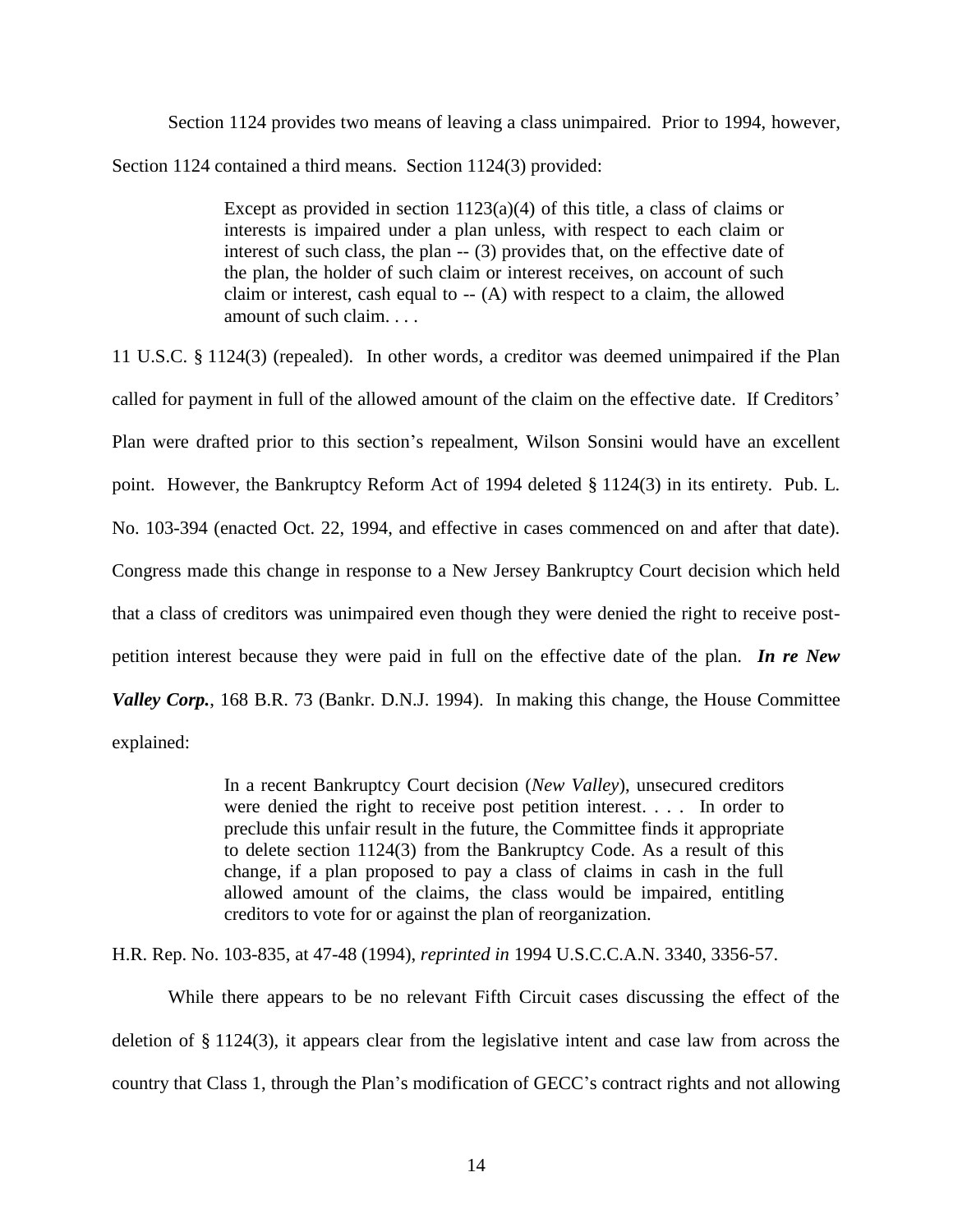for post-petition interest, is truly an impaired class. *See Solow v. PPI Enters. (In re PPI Enters.)*, 324 F.3d 197, 205-07 (3d Cir. 2003) (agreeing with the Bankruptcy Court's determination that Congress intended that to be unimpaired, the claim must receive post-petition interest in *In re PPI Enter., Inc.*, 228 B.R. 339, 352 (Bankr. D. Del. 1998)); *In re Atlanta-Stewart Partners*, 193 B.R. 79, 80-82 (Bankr. N.D. Ga. 1996).

#### B. Substantive Consolidation.

The next objection to confirmation raised by creditors was the propriety of Debtors' substantive consolidation of the two bankruptcy cases. Creditor Wilson Sonsini objects to the Plan because it has been solicited as if the two Debtors were substantively consolidated. ―Substantive consolidation‖ is defined as ―[t]he merger of two or more bankruptcy cases, usually pending against the same debtor or related debtors, into one estate for purposes of distributing the assets, usually resulting in the two estates sharing assets and liabilities, and in the extinguishment of duplicate claims and claims between the debtors.‖ **BLACK'S LAW DICTIONARY** 351, 9th Ed. 2009. The Fifth Circuit has said that "[f]undamentally, substantive consolidation occurs when the assets and liabilities of separate and distinct legal entities are combined in a single pool and treated as if they belong to one entity." *Clyde Bergemann, Inc. v. Babcock & Wilcox Co. (In re Babcock & Wilcox Co.)*, 250 F.3d 955, 959 (5th Cir. 2001) (quoting 1 William L. Norton Jr., Norton Bankruptcy Law and Practice § 20:3 (2d ed. 2000)).

Wilson Sonsini has pointed to two cases, one of which is a Fifth Circuit decision, which stand for the proposition that substantive consolidation is a remedy to be used sparingly. *In re Amco Ins.*, 444 F.3d 690, 696-97 (5th Cir. 2006); *In re Owens Corning*, 419 F.3d 195, 208-09 (3rd Cir. 2005). This is an accurate portrayal of the law, and there have been more recent cases in this circuit stating that substantive consolidation is "an extreme and unusual remedy." **Bank**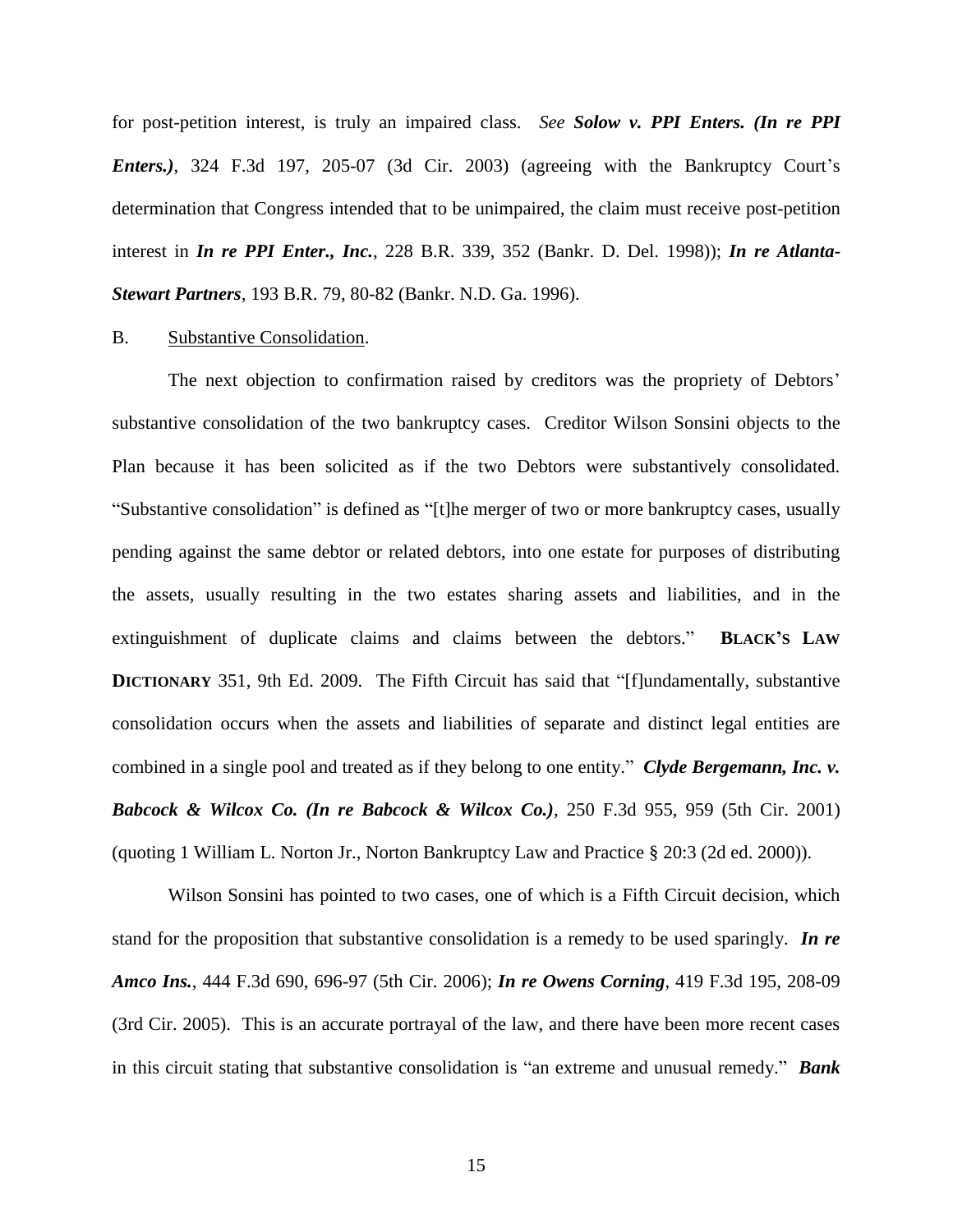*of New York Trust Co., NA v. Official Unsecured Creditors' Comm. (In re Pacific Lumber Co.)*, 584 F.3d 229, 249 (5th Cir. 2009). However, the Fifth Circuit has acknowledged that bankruptcy courts do have the authority to order substantive consolidation. *In re Permian Producers Drilling, Inc.*, 263 B.R. 510, 516 (Bankr. W.D. Tex. 2000) (citing *S.I. Acquisition, Inc. v. Eastway Delivery Serv. Inc. (In re S.I. Acquisition Inc.)*, 817 F.2d 1142, 1145 n.2 (5th Cir. 1987)). This power has been determined to come from Section 105(a), which states that ―[t]he court may issue any order, process, or judgment that is necessary or appropriate to carry out the provisions of this title." *In re Permian Producers*, 263 B.R. at 515 (quoting 11 U.S.C. § 105(a)). The Supreme Court has even recognized that consolidation of different but related estates is a vital tool in fulfilling a fundamental purpose of bankruptcy. *Sampsell v. Imperial Paper & Color Corp.*, 313 U.S. 215, 219 (1941). So while it may still be seen as an extreme remedy, it is certainly within the power of this Court to order substantive consolidation.<sup>4</sup>

While allowing for substantive consolidation, the Fifth Circuit has not adopted its own criteria for determining when it is appropriate. *In re Coleman*, 417 B.R. 712, 726 (Bankr. S.D. Miss. 2009). There is no universally accepted standard for substantive consolidation and it has been said to be a highly fact-specific analysis made on a case-by-case basis. *In re Permian Producers*, 263 B.R. at 517. That being said, there have been two distinct types of tests to develop – a more traditional, factor based test and a balancing test. Under the traditional test, courts look to several factors in determining whether substantive consolidation is appropriate. *In re E'Lite Eyewear Holding, Inc.*, 2009 Bankr. LEXIS 297, 8 (Bankr. E.D. Tex. Feb. 5, 2009) (discussing *In re Permian Producers*, 263 B.R. at 517). Other courts have also applied a

<sup>4</sup> For a good discourse on the history of substantive consolidation in America, see *In re Owens Corning*, 419 F.3d at 205-209 (3rd Cir. 2005).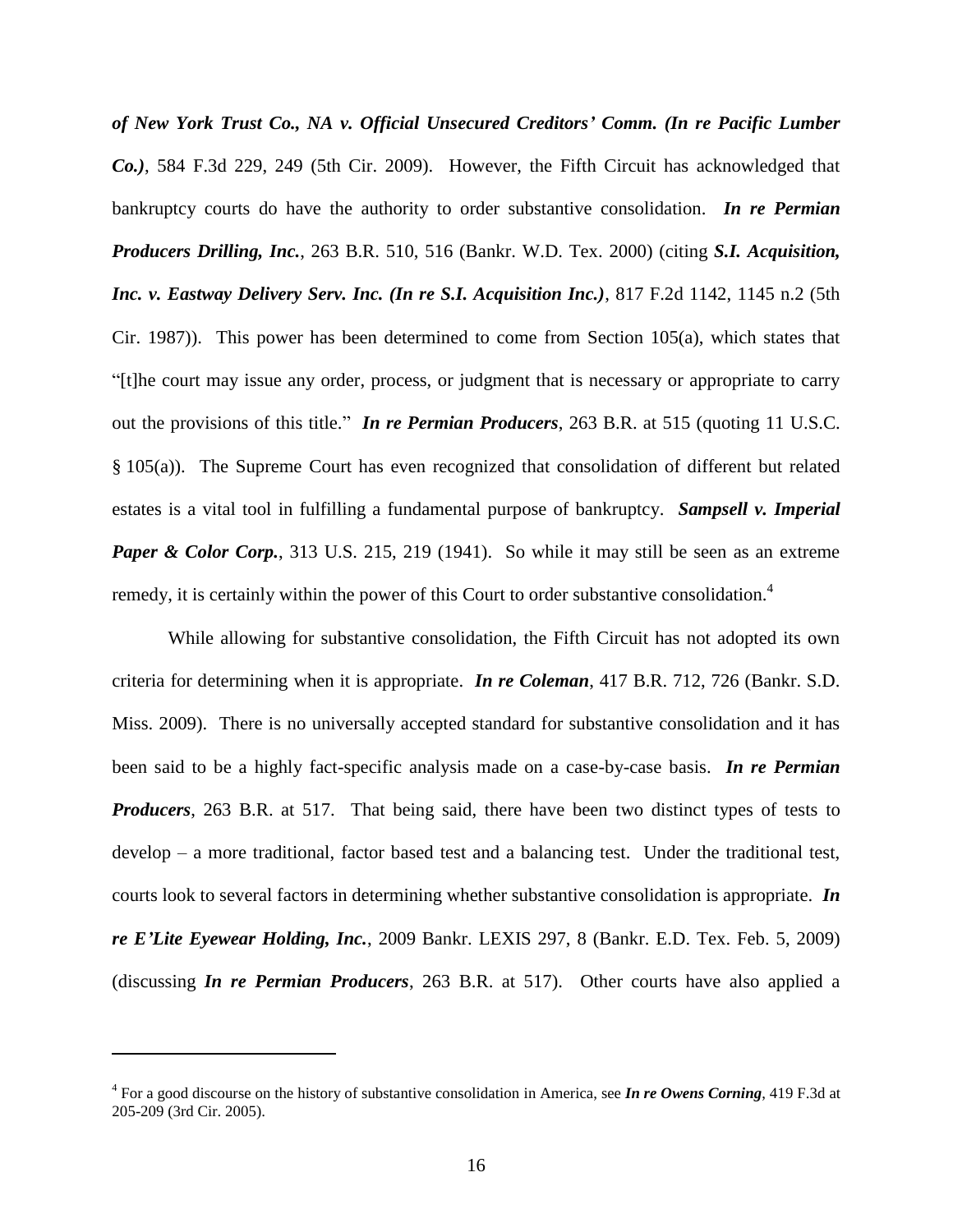balancing test, focusing on the impact of consolidating the creditors and weighing it against the benefits of consolidation. *In re Permian Producers*, 263 B.R. at 518.

Before beginning this inquiry into the appropriateness of ordering substantive consolidation, the Court offers a few words on the evidentiary burden placed on the proponent of substantive consolidation. No Fifth Circuit case has discussed the burden required. The most on point case the Court is aware of, and cited by the Debtors, discussed in a footnote that "it appears" that a preponderance of the evidence would be sufficient." In re Affiliated Foods, Inc., 249 B.R. 770, 775 n.5 (Bankr. W.D. Mo. 2000). This Court agrees with the Debtors, and holds the evidentiary standard required to be shown by the Debtors will be a preponderance of the evidence standard.

# 1. The Traditional Test

Looking first at the traditional test, courts have considered many different factors, most commonly looking at: (1) the degree of difficulty in segregating and ascertaining individual assets and liability; (2) the presence or absence of consolidated financial statements; (3) the profitability of consolidation at a single physical location; (4) the commingling of assets and business functions; (5) the unity of interests and ownership between the various corporate entities; (6) the existence of parent and inter-corporate guarantees on loans; and (7) the transfer of assets without formal observance of corporate formalities. *In re Permian Producers*, 263 B.R. at 518 (citing *In re Vecco Constr. Indus., Inc.*, 4 B.R. 407, 410 (Bankr. E.D. Va. 1980)); *see also In re Drexel Burnham Lambert Group Inc.*, 138 B.R. 723, 764 (Bankr. S.D.N.Y. 1992); *In re Owens Corning*, 419 F.3d 195, 211 (3d Cir. 2005) (articulating principles courts should consider when engaging in substantive consolidation analysis). The Second Circuit distilled the many factors courts have considered into two critical factors: "(i) whether creditors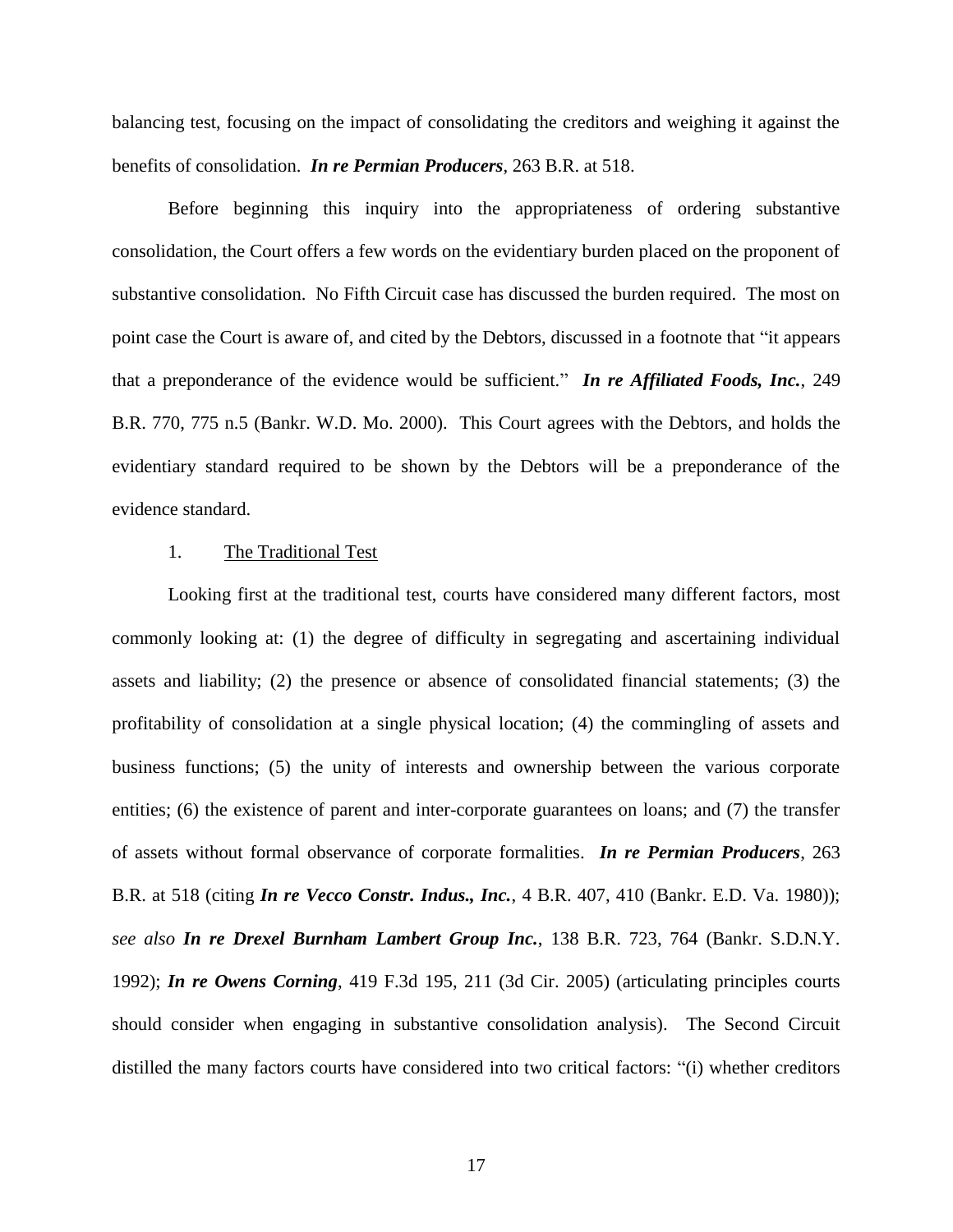dealt with the entities as a single economic unit and did not rely on their separate identity in extending credit…; or (ii) whether the affairs of the debtors are so entangled that consolidation will benefit all creditors." *In re Augie/Restivo Baking Co.*, 860 F.2d 515, 519 (2d Cir. 1988).<sup>5</sup> The presence of either factor is sufficient to order substantive consolidation, but in the present case, this Court finds both factors to be present. *See In re E'Lite*, 2009 Bankr. LEXIS 297, 9 (citing *In re Augie/Restivo*). This court believes that the two *Augie/Restivo* factors accurately reflect the criteria courts should look at in deciding whether substantive consolidation is appropriate, and as such, will analyze the facts accordingly.

In the Post-Petition Brief filed by Debtors, Debtors correctly enumerated the factors at issue and went through them in support of determining that substantive consolidation is correct. (Doc. #509, p. 12-19.) As for the first *Augie/Restivo* factor, whether creditors dealt with the entities as a single economic unit and did not rely on their separate identity in extending credit, it appears that creditors did deal with Introgen and ITS as a single economic unit, without relying on their separate identity, in extending credit. Debtors point to the fact that there is only one secured creditor in the case from a loan agreement which began in 2003, five years before ITS was formed. Debtors also give many examples of how the unsecured creditors dealt with the Debtors as a single economic unit and that untangling which creditors should pertain to which Debtor would be both time consuming and ultimately wasteful. (*See* Doc. #509, pp. 14-16.) This Court finds their examples convincing to establish that creditors were treating the entities as a single economic unit and did not rely on their separate identity in extending credit, as many creditors with claims against ITS had sent bills to Introgen, or similarly named companies.

<sup>5</sup> *C.f. In re Permian Producers*, 263 B.R. at 518. The court in that case discusses the factors from *In re Augie/Restivo* as formulating a simplified version of the balancing test. This Court believes that while similar to a balancing test, *In re Augie/Restivo* distills the factors from the traditional test into two primary factors. The balancing test for substantive consolidation will be discussed separately below.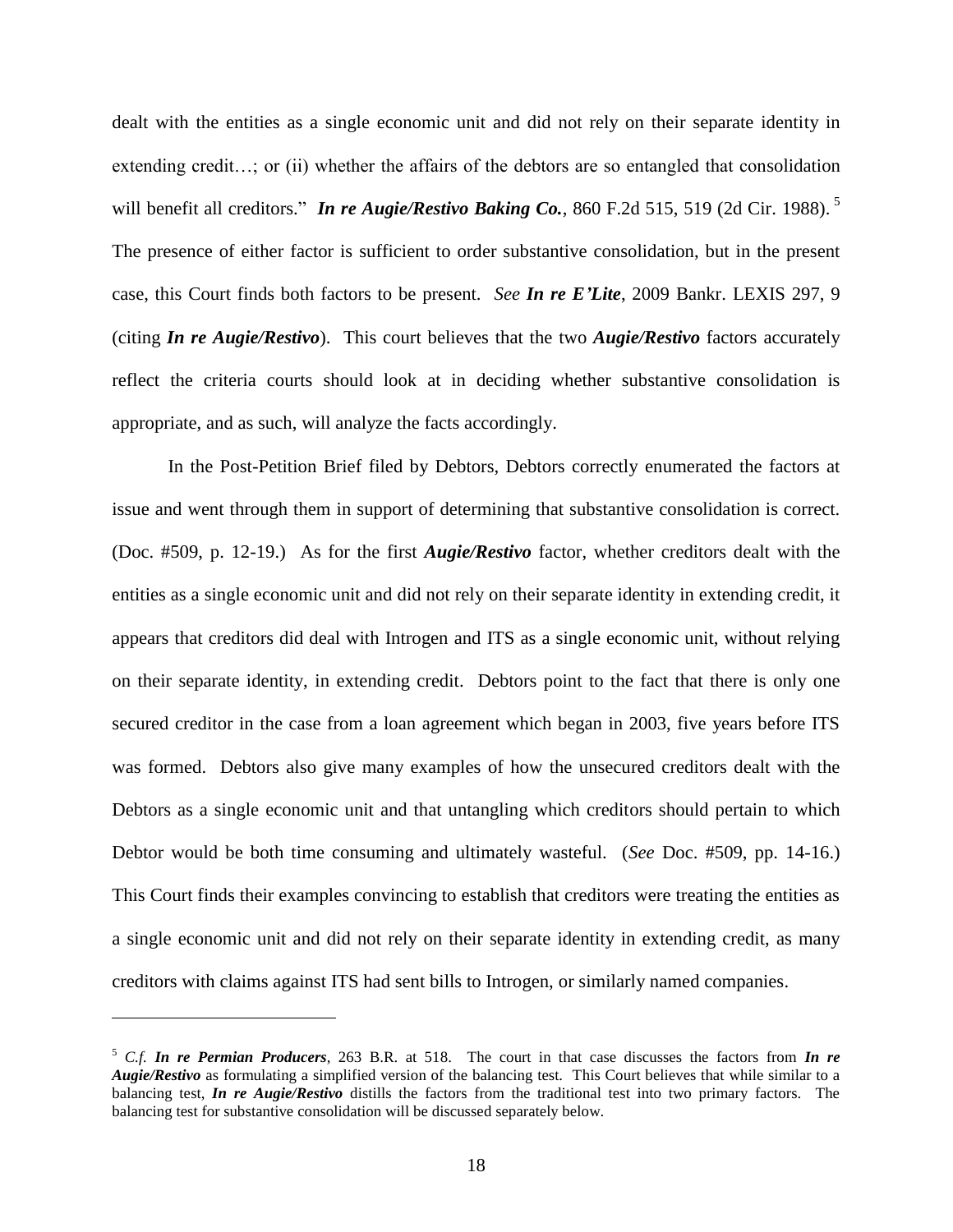According to *Augie/Restivo*, the second factor is concerned with the entanglement of the debtors' affairs and involves cases where there has been commingling of the two debtors' assets and business functions. 860 F.2d at 519. The standard to determine if substantive consolidation is appropriate in this type of situation is to determine "that all creditors will benefit because untangling is either impossible or so costly as to consume the assets." *Id.* Commingling can justify substantive consolidation "only where the time and expense necessary even to attempt to unscramble them is so substantial as to threaten the realization of any net assets for all the creditors, or where no accurate identification and allocation of assets is at all possible." *Id.* In these situations, according to the Second Circuit, all creditors are better off with substantive consolidation. *Id.* Based on the unrefuted testimony of Ciesla, there are some intercompany accounts and comingling, and it would not necessarily be easy to separate the accounting of the two debtors.

According to Debtors' Post Hearing Brief and information taken from Introgen's Monthly Operating Reports, Introgen owned 100% of the outstanding common stock of ITS, had given ITS \$1,000,000 of initial capital, and had loaned ITS an additional \$3,386,581 through cash and assumption of operating liabilities. (Doc. #509, p. 17.) Ciesla described ITS as being in its infancy stage at the time of the two filings. This all weighs heavily in favor of finding that there was significant commingling of assets. Debtors' Post Hearing Brief also discusses the asset sales to Crucell, Vivante, and Pope and the difficulty in disentangling the ownership of the assets sold, as well as determining which entity benefitted from the services related to the claims of the creditors. (Doc. #509, pp. 17-18.) Ciesla also testified that he believed it would likely be timely and costly to separate what Vivante bought from which of the two Debtors. Based on the above discussion and testimony, it is apparent that it would be timely and costly to attempt to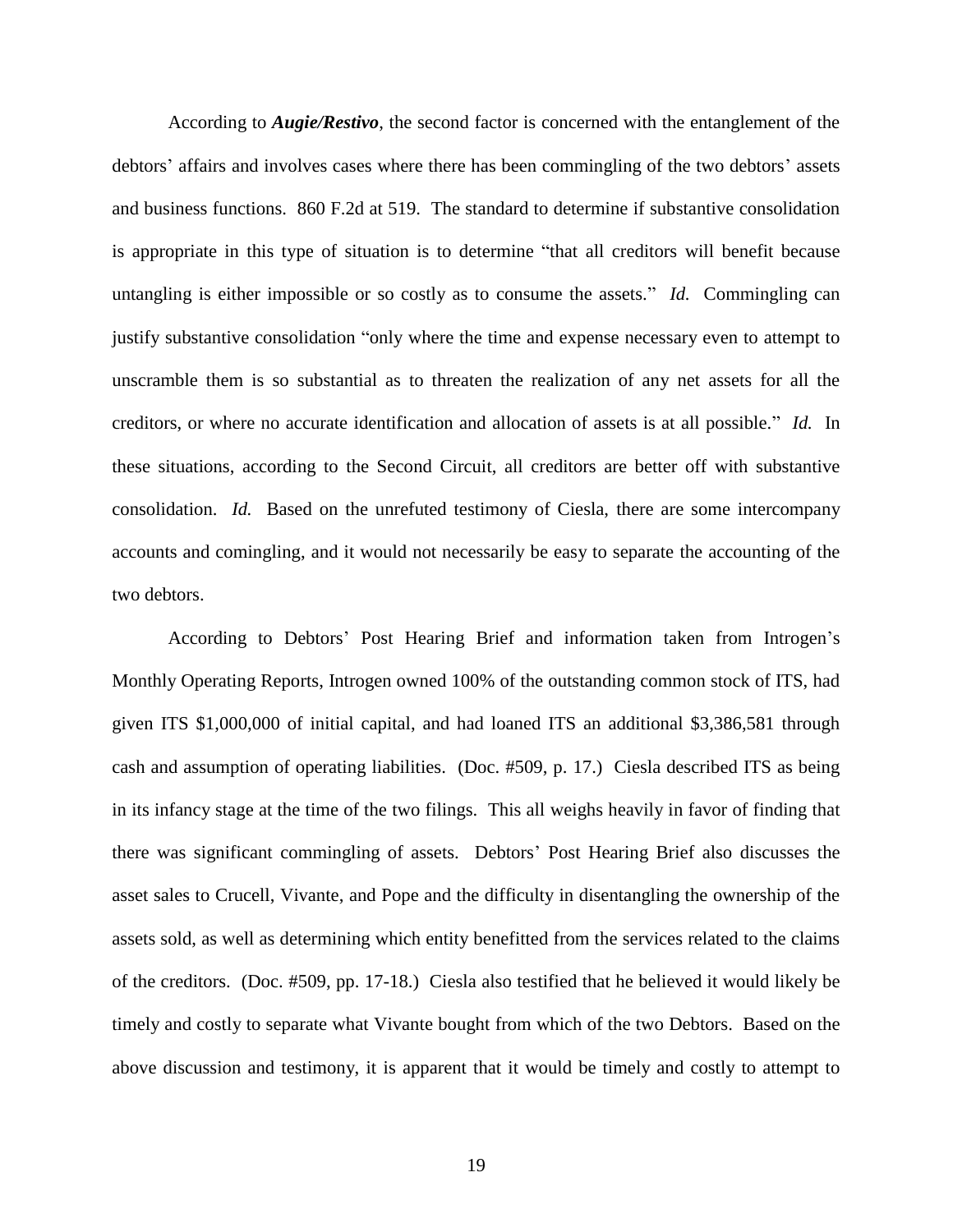unscramble the assets and liabilities of the two debtors. As such, this Court finds that all creditors will indeed benefit from substantive consolidation in avoiding the time and cost necessary to fully separate the accounts of the two debtors.

Despite substantive consolidation being warranted if *either* of the two *Augie/Restivo* factors are present, this Court has determined that both factors are met and that the traditional, factor-based test supports ordering substantive consolidation.

# 2. The Balancing Test

Turning now to the balancing test – in order to convince a court of the propriety of ordering substantive consolidation, the party proposing consolidation must first show identity between the entities to be consolidated, and then show that consolidation is necessary in order to prevent harm or prejudice, or to effect a benefit generally. *In re Permian Producers*, 263 B.R. at 518 (quoting *In re Snider Bros.*, 18 B.R. 230 (Bankr. D. Mass. 1982)). At this point, a creditor could object and defeat any proposed consolidation by showing that it relied on the separateness of the debtors in extending credit and would thereby suffer harm by consolidation. *Id.* Then, if the benefits outweigh the harm, the court will order substantive consolidation. *Id.*

As discussed at length above, Debtors have demonstrated identity between the two entities at issue and have shown the necessity of substantive consolidation. As Ciesla's testimony was undisputed and no creditors offered any testimony of their own to counter Ciesla's assertions, there has been no creditor showing a reliance on the separateness of the Debtors or any harm they will suffer by consolidation. What remains to be determined is whether the potential benefits would in fact outweigh the harms of substantive consolidation.

Potential harm of substantive consolidation are most prevalent when one of the debtors has no secured creditors, and the unsecured creditors would therefore be put further back in line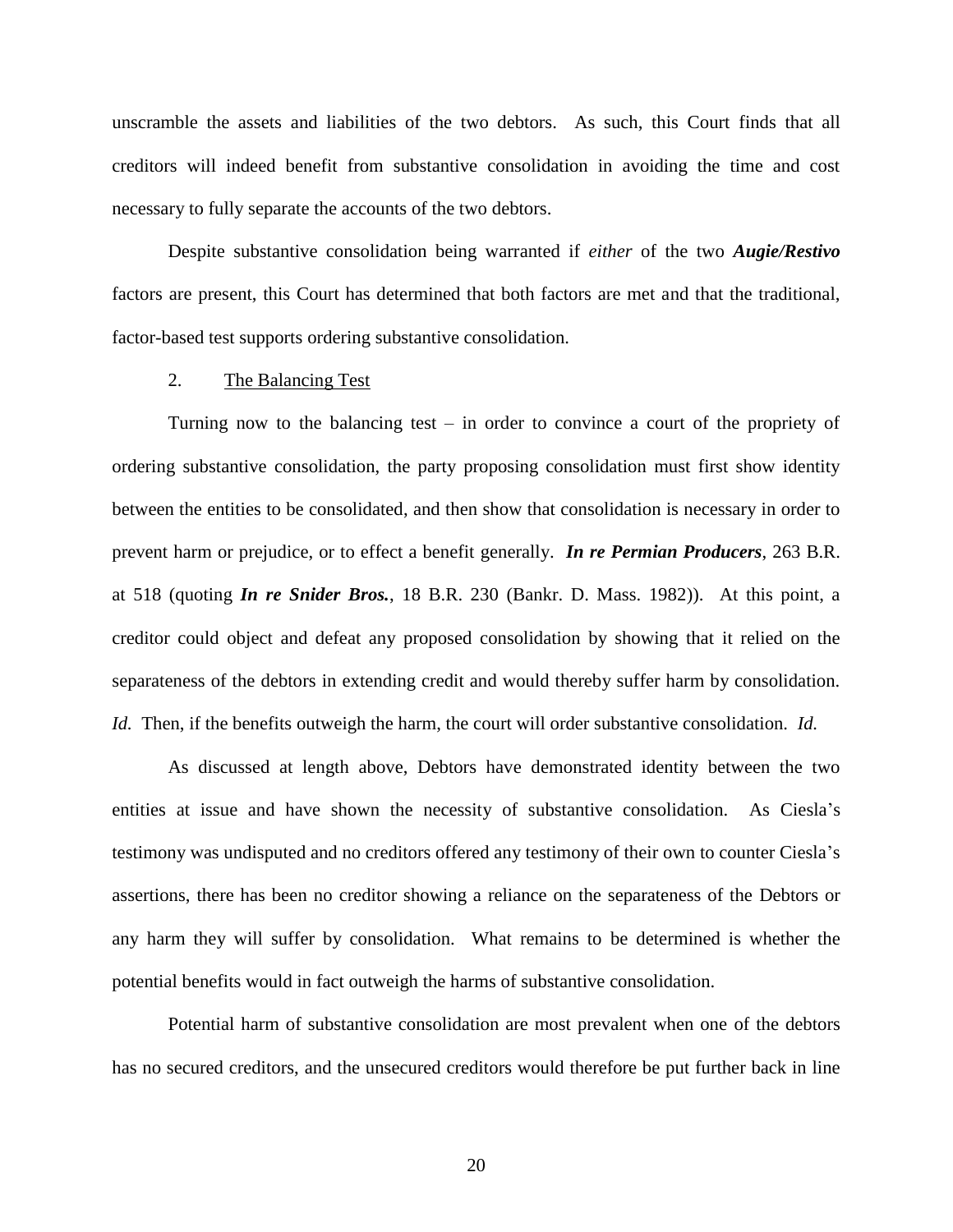if that debtor were to be substantively consolidated with a debtor with significant secured debts. Allowing those unsecured creditors to be paid before the unsecured creditors of the related debtor with large amounts of unsecured debt would also seem unjust. In the case at bar, unsecured creditors of ITS would potentially be harmed by substantive consolidation because their claims would then fall behind the secured claims in the Introgen case.<sup>6</sup> Creditors of Introgen, though, would appear to be harmed by allowing ITS' unsecured creditors to be paid before Introgen's unsecured creditors. As counsel for the Debtors have pointed out, however, no evidence was presented of any harm to creditors if substantive consolidation were ordered. As such, Debtors have met their evidentiary burden and the balancing test falls on the side of determining that substantive consolidation is appropriate.

Both the traditional factor-based test and the balancing test weigh in favor of determining that substantive consolidation in the present case is appropriate. This Court therefore holds that the Debtors will be substantively consolidated for purposes of confirming their Plan.

# C. The Absolute Priority Rule.

 $\overline{a}$ 

Creditors assert that Debtors' Plan violates  $\S 1129(b)(2)(B)(ii)$ , commonly referred to as "The Absolute Priority Rule," in two separate ways. As discussed above, the Plan calls for Class 4 – Equity to receive a pro rata share of any remaining cash distributions from the Liquidating Trust solely to the extent that all interest holders in Classes 1, 2, and 3 have been paid in full. Creditors assert that this retained interest is property retained on account of their equity interest. Alternatively, Creditors claim the proposed seat on the Liquidating Trust Board to be retained by Class 4 – Equity is property in violation of the absolute priority rule. Debtors additionally assert that Class 3 *will* be paid in full in satisfaction of  $\S 1129(b)(2)(B)(i)$ , meaning absolute priority

<sup>&</sup>lt;sup>6</sup> As discussed above, ITS has no secured creditors, so the unsecured creditors would be first in line after all priority claims are paid.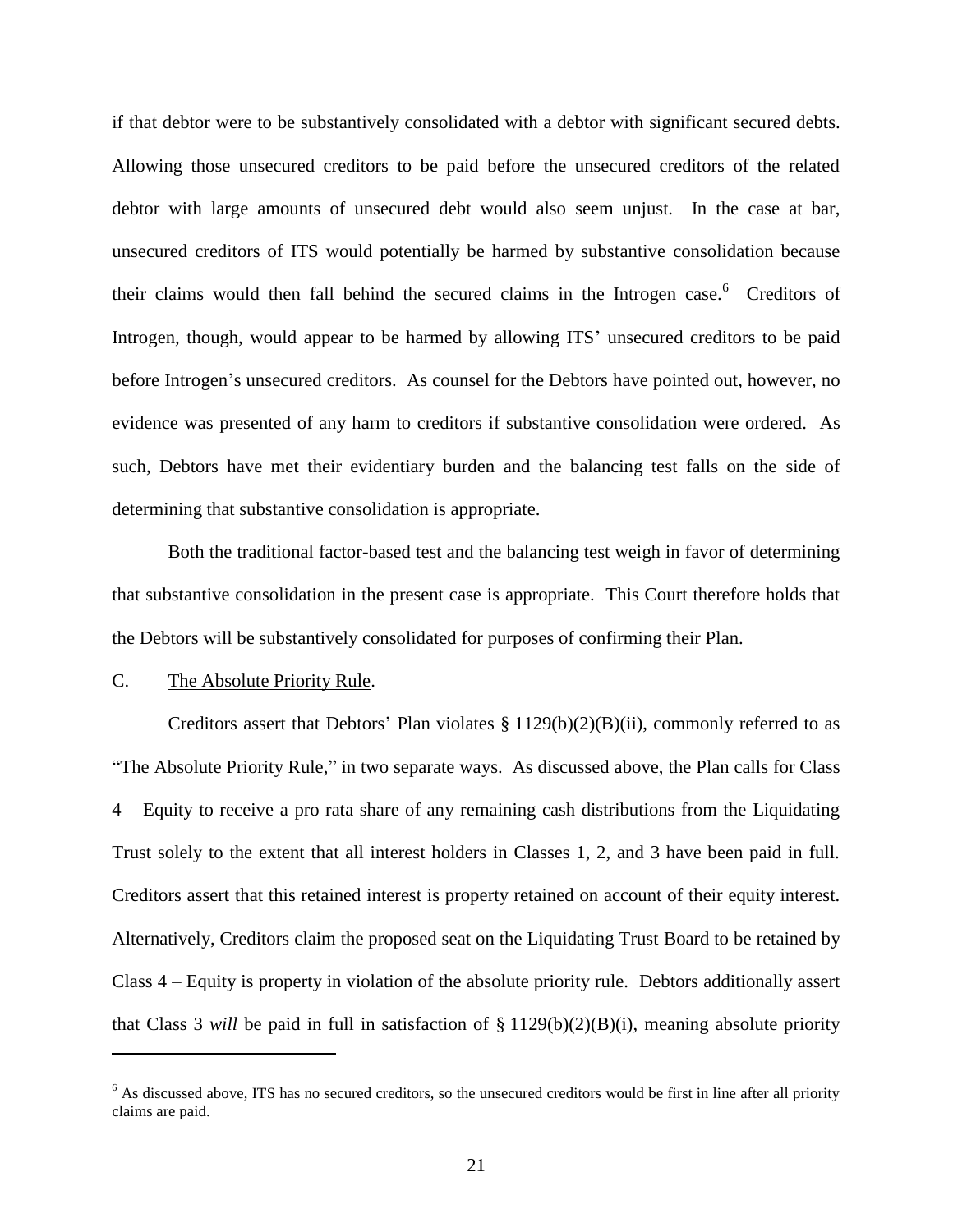rule issues should not be reached. While persuasive, this Court has still chosen to analyze the issue as if Class 3 is not paid in full.

#### 1. Remaining Funds in the Liquidating Trust

Creditors correctly assert that preserving property on account of a claim junior to an objecting class is a violation of the absolute priority rule. § 1129(b)(2)(B)(ii). However, Creditors question whether the right to receive a contingent interest in a liquidating trust, when the contingency is "payment in full of all senior classes," is really property. Briefs on both sides of the argument cite many cases discussing the nature of property and that property has been determined to be virtually anything of value, no matter how contingent or doubtful. Recitation of these cases seems unnecessary and an appeal to common sense will reach the correct answer here.

Class 3 Creditors appear to be trying to have it both ways. Either they will ultimately receive adequate property to satisfy their claims as contemplated in the Plan, or this property does not now, and will never exist.<sup>7</sup> The right to receive something imaginary is not property. The only way Class 4 will receive anything is if Class 3 in fact gets paid *in full*, in satisfaction of § 1129(b)(2)(B)(i), meaning the absolute priority rule would not be an issue. If Class 3 is not paid in full, Class 4's "property interest" is not just valueless, as Creditors argue, it simply does not exist.

## 2. The Seat on the Liquidating Trust Board

Creditors also assert that the right to the seat on the Liquidating Trust Board should also be considered a property interest. The Supreme Court has stated that, even in the context of an insolvent business, "[w]hether the value is 'present or prospective, for dividends or only for

 $<sup>7</sup>$  And Class 4 will ultimately receive nothing.</sup>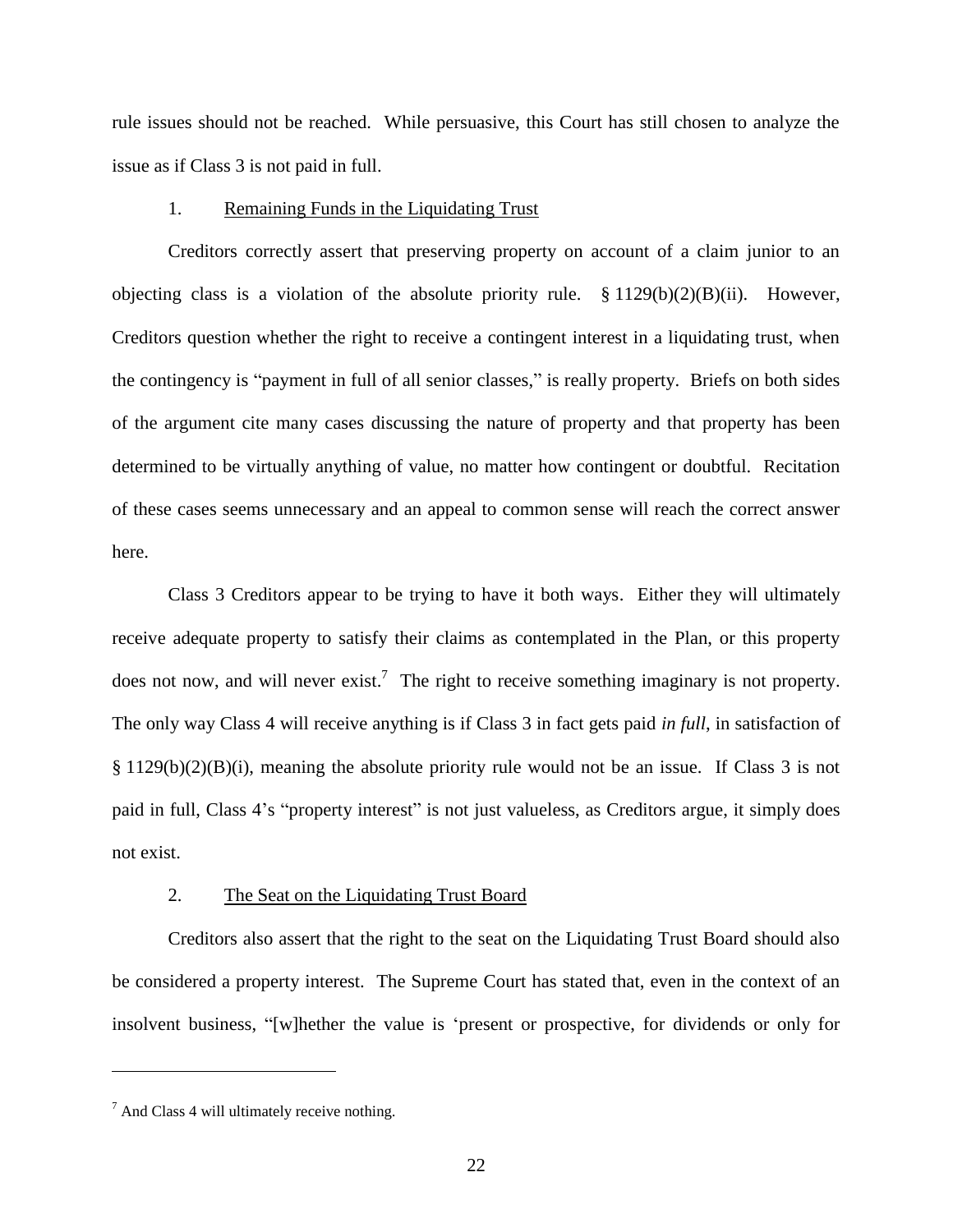purposes of control' a retained equity interest is a property interest" for purposes of the absolute priority rule. *Norwest Bank Worthington v. Ahlers*, 485 U.S. 197, 207-08 (1988). The Court continued, stating that "even in a sole proprietorship, where 'going concern' value may be minimal, there may still be some value in the control of the enterprise.‖ *Ahlers*, 485 U.S. at 208.

The Tenth Circuit relied on this in determining that a debtor's retention of control precluded compliance with the absolute priority rule. *Unruh v. Rushville State Bank*, 987 F.2d 1506, 1509 (10th Cir. 1993). Other courts have similarly held that "there is 'value' in the retention by the equity security holder of *control* of the reorganized company." **In re Genesee** *Cement, Inc.*, 31 B.R. 442, 444 (Bankr. E.D. Mich. 1983) (emphasis in original). Similarly, in *In re Pecht*, a debtor sought to retain his sole proprietorship interest without satisfying unsecured claims in full. 53 B.R. 768 (Bankr. E.D. Va. 1985). The court in that case noted that the "fact that the interest may, in a net worth sense, be worthless does not mean that there is no value or property retained.  $\dots$  It is the control of the reorganized entity which is a valuable asset.  $\dots$ " *Id.* at 772. Other courts have held that even indirect control may qualify as a prohibited property interest. A court denied confirmation where two debtor shareholders, who were brothers, proposed a plan to transfer the debtor's corporate assets to a new corporation controlled by their parents, concluding that the plan indirectly allowed the debtor's stockholders to retain control of the corporate assets. *In re Perdido Motel Group, Inc.*, 101 B.R. 289, 291-92 (Bankr. N.D. Ala. 1989).

An Illinois bankruptcy court similarly held, in relying on *Ahlers*, that "the power to control a corporation, through its board of directors, that a majority shareholder has, is a separate property interest, distinct from the value of the shares themselves." In re 4 C Solutions, Inc., 302 B.R. 592, 597-98 (Bankr. C.D. Ill. 2003). In that case, the court refused to confirm a plan

23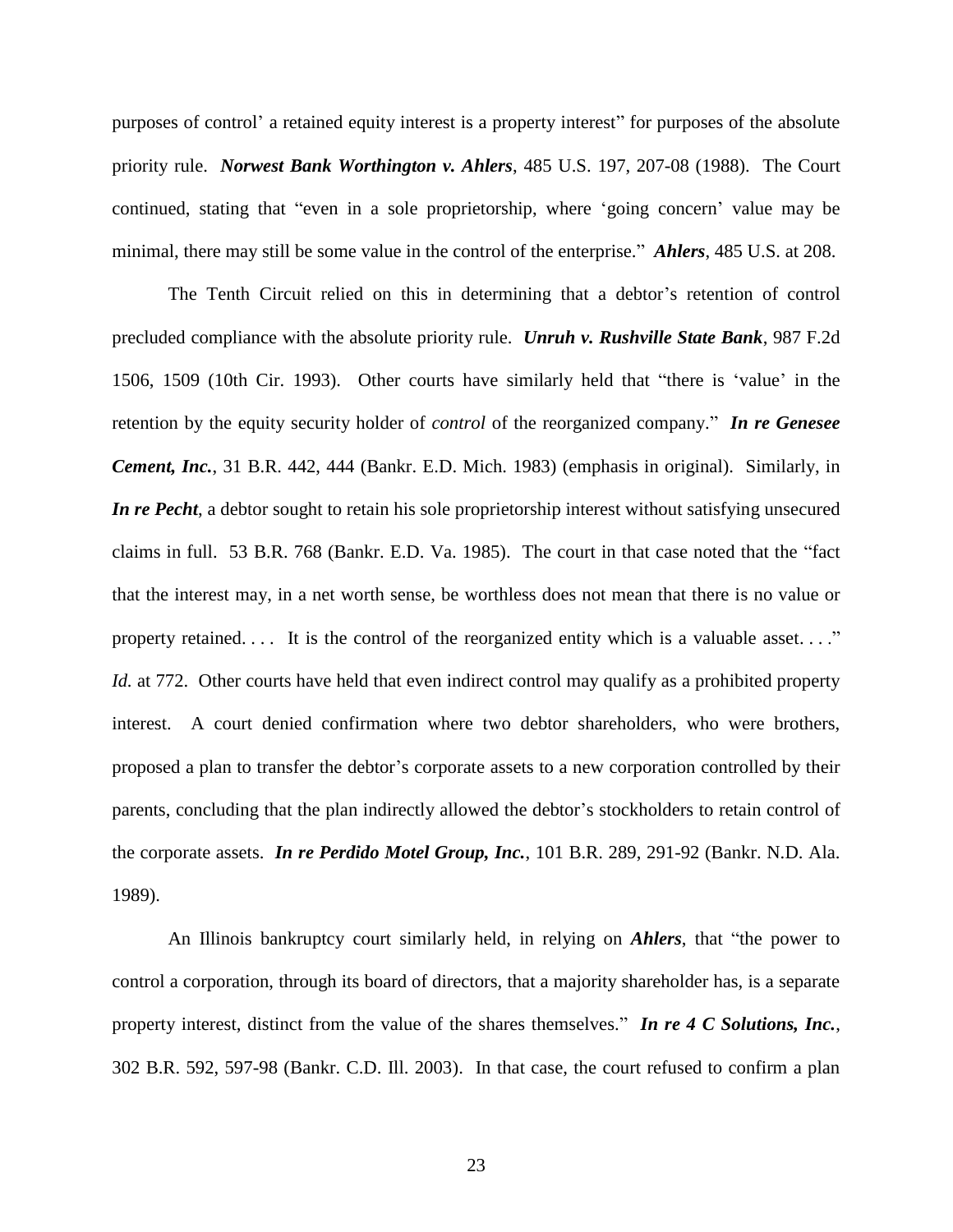that provided stock to a majority shareholder of the debtor's holding company, who had exercised control over the debtor derivatively through his ability to control debtor's board of directors by way of his control of the holding company. *Id.* at 598.

What this line of cases explicitly provides is that control over a company will be considered a property interest for purposes of determining if there is a violation of the absolute priority rule. What these cases do *not* establish, is what exactly "control" is. Black's Law Dictionary defines "control" as "[t]he direct or indirect power to govern the management and policies of a person or entity, whether through ownership of voting securities, by contract, or otherwise; the power or authority to manage, direct, or oversee.‖ **BLACK'S LAW DICTIONARY** 378, 9th Ed. 2009. Additionally, "controlling interest" is defined as "[s]ufficient ownership of stock in a company to control policy and management; esp., a greater-than-50% ownership interest in an enterprise." *Id.* at 885.

Debtors' Plan is a liquidating plan. All significant assets have been sold at this point. The Plan establishes a liquidating trust in order to oversee the distributions of the assets and residual income streams from the sale of the assets. The Plan also establishes a Liquidating Trust Board consisting of one allowed priority claimant, one allowed unsecured claimant, and one allowed equity interest holder. The Board shall have the right to approve or disapprove of proposed material transactions by the Liquidating Trust. Additionally, the Trust cannot consummate or implement any sale involving Liquidating Trust Assets unless and until the Court authorizes and approves such sale. The Liquidating Trustee is also required to provide notice of and the opportunity for a hearing on all motions to sell assets to all entities who have requested notice. In other words, the power of the Board of Directors is to either approve or disapprove of a material transaction proposed by the Liquidating Trustee, which proposed transaction must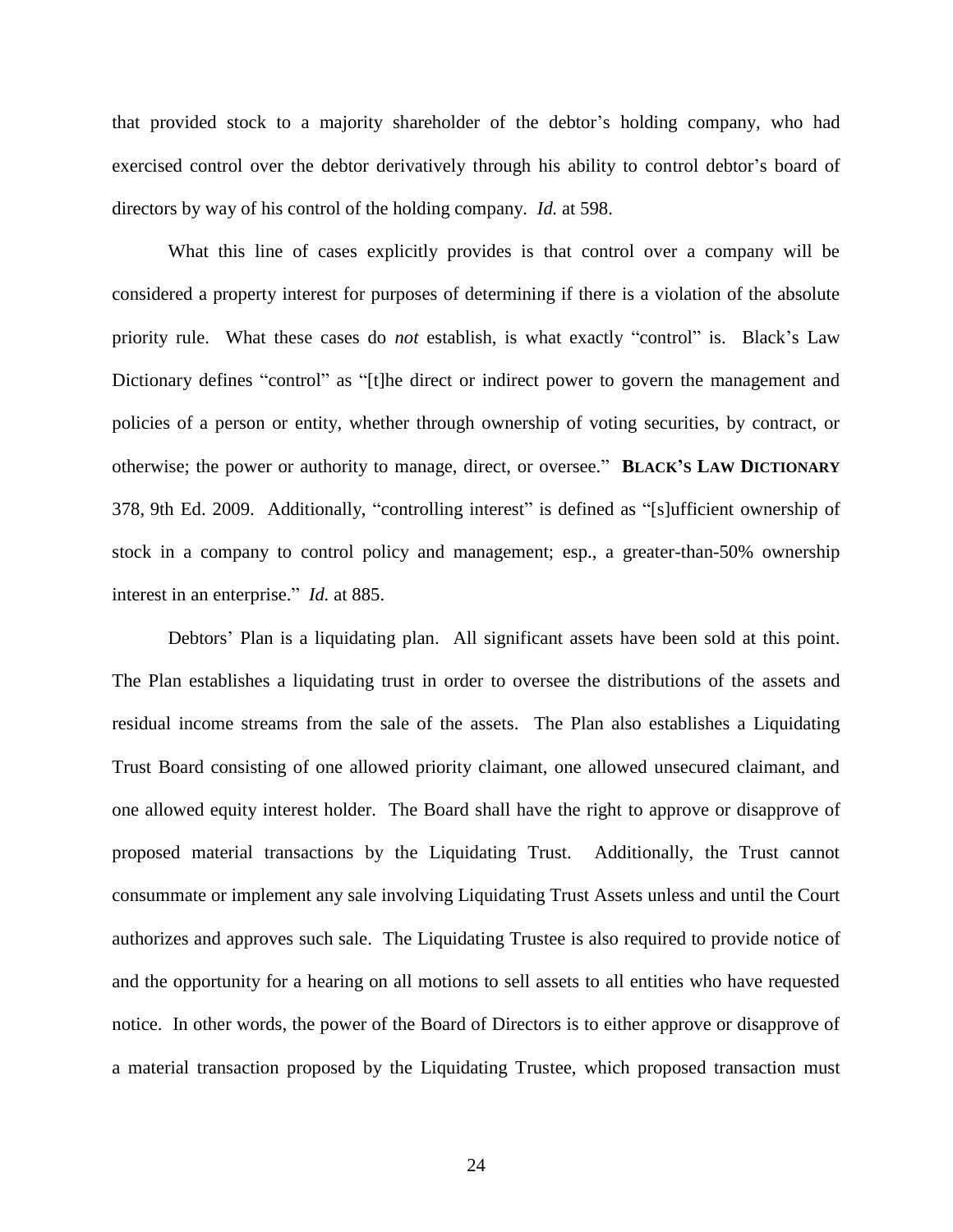then be approved by the Bankruptcy Court after the opportunity for a hearing. The Plan provides for allowing a member of Class 4 equity to have one of three seats on a Board that is overseen by a Trustee whose power to make any changes is subject to approval by the Bankruptcy Court. Comparing the power to be granted to Class 4 to the definition of "control" and the types of control contemplated in the cases cited above, it appears the proposed seat on the Liquidating Trust Board is so far removed from control that it could not be considered property in violation of the absolute priority rule. $8<sup>8</sup>$ 

Creditors have objected to the Plan on the grounds that it violates the absolute priority rule because of the payout to Class 4, should there be money leftover in the Liquidating Trust after Class 3 has been paid, and because the Plan provides for Class 4 to have a seat on the Board of the Liquidating Trust. This court has determined that neither of these complaints are valid violations of the absolute priority rule and do not pose an obstacle to plan confirmation.

## **CONCLUSION**

After a courtroom proceeding, Debtors and Creditors submitted briefs on three main points of contention concerning the approval of Debtors' Plan of Reorganization. Having gone through the facts of the case and considered the briefs of the parties, this Court finds that (1) Debtors' Plan of Reorganization contains an impaired accepting class as required under §§ 1129(a)(10) and 1129(b)(1); (2) substantive consolidation of Introgen and ITS is warranted; and (3) the Plan does not violate the absolute priority rule of  $\S 1129(b)(2)(B)(ii)$ . For these reasons, the Plan is CONFIRMED.

<sup>&</sup>lt;sup>8</sup> Additionally, the cases discussed above contemplate equity retaining control over the reorganized debtor, which is distinguishable from control over a liquidating trust.